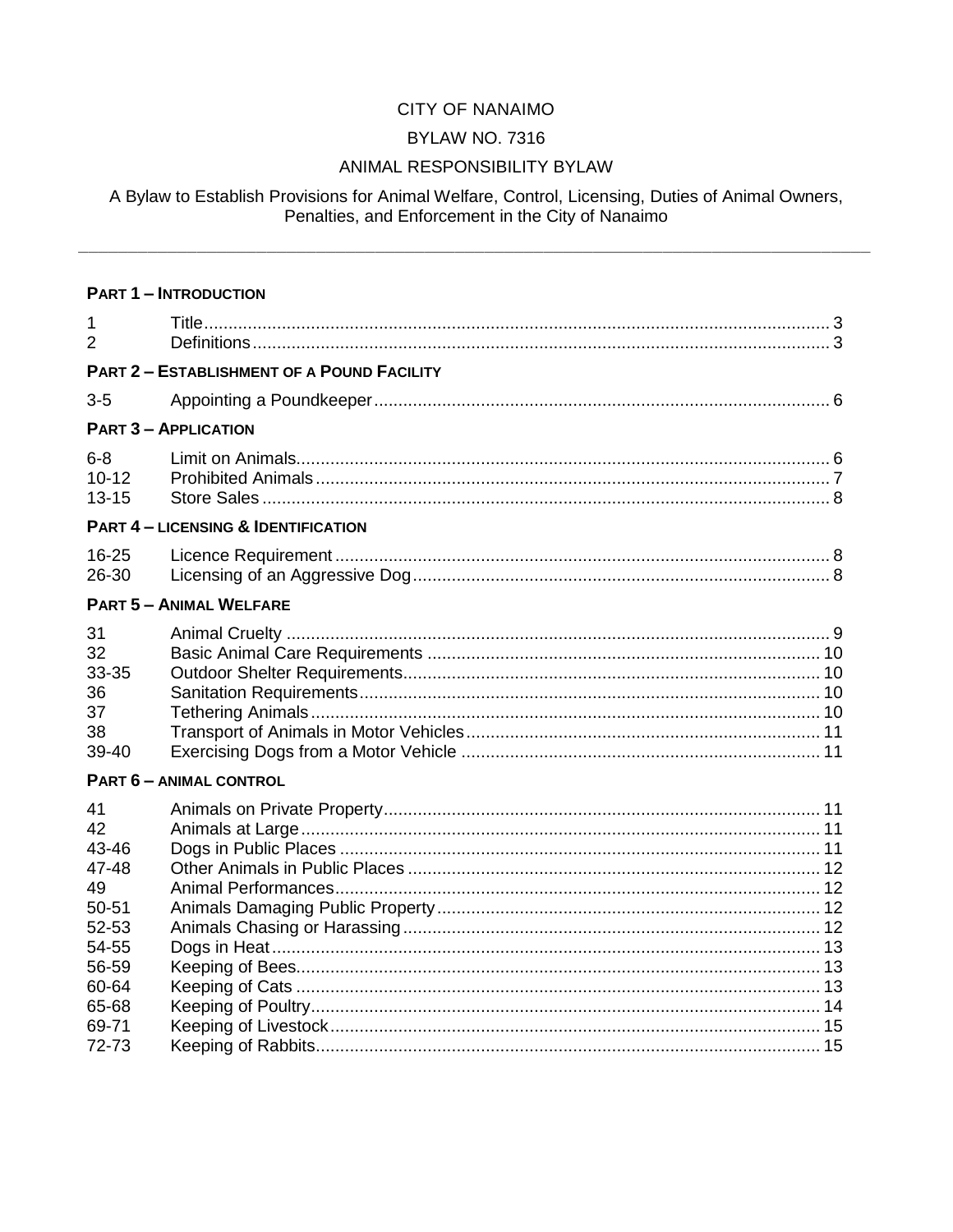| 74-77<br>78-83<br>84-85                                        |                                                |  |  |
|----------------------------------------------------------------|------------------------------------------------|--|--|
|                                                                | <b>PART 8 - ANIMAL NUISANCES</b>               |  |  |
| 86-87<br>88<br>89                                              |                                                |  |  |
|                                                                | <b>PART 9 - SEIZING AND IMPOUNDING ANIMALS</b> |  |  |
| 90-93<br>94<br>95-97<br>98-100<br>101<br>102-105<br>106<br>107 |                                                |  |  |
|                                                                | <b>PART 10 - PENALTIES AND ENFORCEMENT</b>     |  |  |
| 108<br>109-110<br>111<br>112<br>113-116                        |                                                |  |  |
| <b>PART 11 - GENERAL PROVISIONS</b>                            |                                                |  |  |
| 117<br>118                                                     |                                                |  |  |
|                                                                |                                                |  |  |
| .24                                                            |                                                |  |  |

**PART 7 – AGGRESSIVE DOGS** 

WHEREAS section 8(3)(k) of the *Community Charter* provides municipalities with fundamental powers to regulate, prohibit, and impose requirements in relation to Animals;

AND WHEREAS section 47 of the *Community Charter* permits municipalities to establish different classes of Animals on the basis of sex, age, size, or breed;

AND WHEREAS section 48 of the *Community Charter* provides seizure and related powers in respect of Animals;

AND WHEREAS section 49 of the *Community Charter* provides municipalities with special powers in relation to Dangerous Dogs;

THEREFORE BE IT RESOLVED that the City of Nanaimo, in open meeting assembled, pursuant to powers vested in it by Part 2, Division 1, and Part 3, Division 6 of the *Community Charter*, SBC 2003, c.26, as amended, ENACT AS FOLLOWS: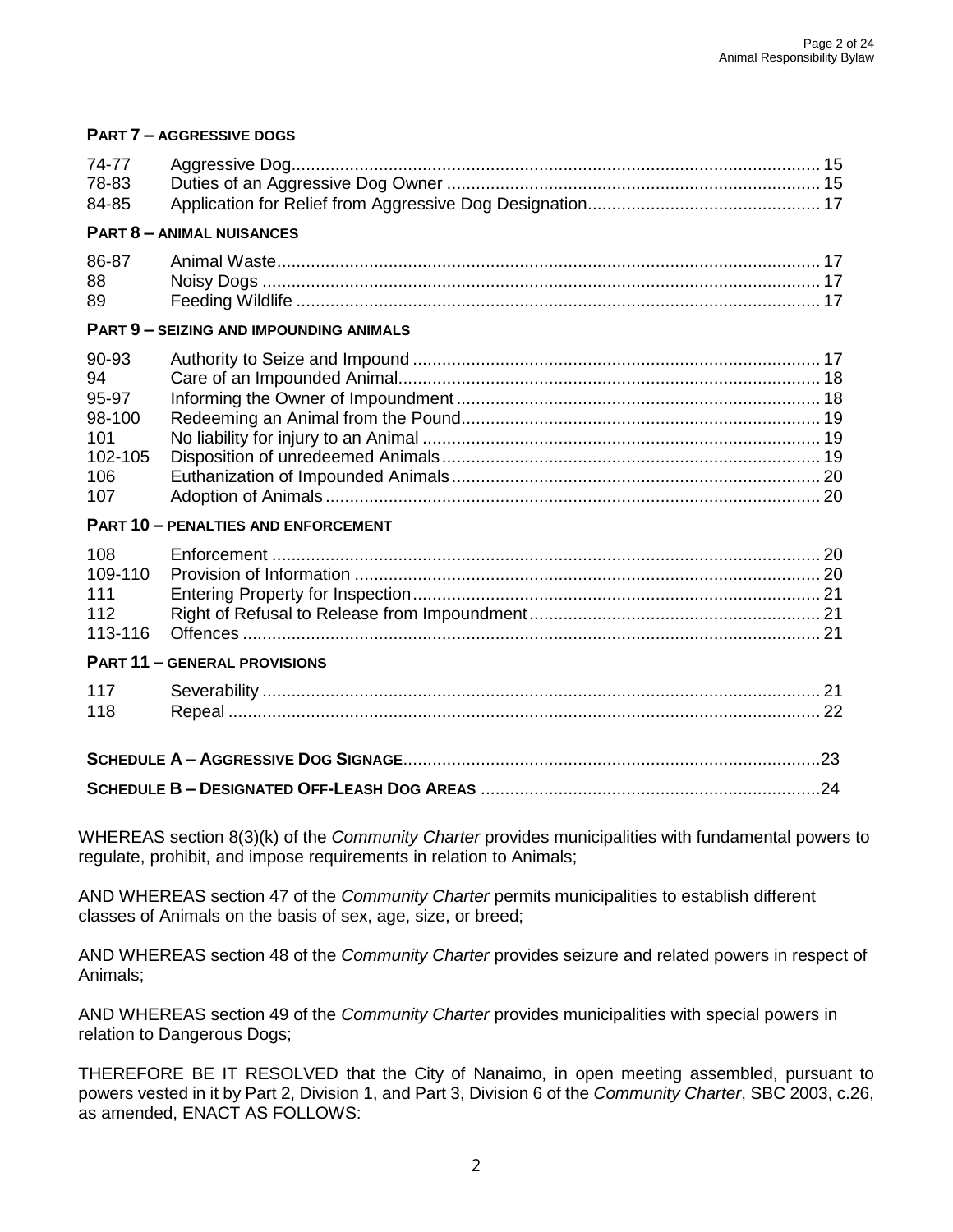# **PART 1 – INTRODUCTION**

#### **Title:**

1. This Bylaw may be cited as "ANIMAL RESPONSIBILITY BYLAW 2021 NO. 7316."

#### **Definitions:**

2. In this Bylaw unless the context otherwise requires:

| "Aggressive Dog"         | means any Dog that meets any one of the following criteria:                                                                                                                                                                                                                      |  |  |
|--------------------------|----------------------------------------------------------------------------------------------------------------------------------------------------------------------------------------------------------------------------------------------------------------------------------|--|--|
|                          | (a) has attacked, bitten or caused injury to a Person or has<br>demonstrated a propensity, tendency or disposition to do so;<br>(b) has bitten, killed or caused injury to a Companion Animal or to<br>Livestock;                                                                |  |  |
|                          | (c) has aggressively pursued or harassed a Person or Companion<br>Animal or Livestock;                                                                                                                                                                                           |  |  |
|                          | (d) has a known propensity to attack or injure a Person without<br>provocation;                                                                                                                                                                                                  |  |  |
|                          | (e) is owned or kept primarily, or in part, for the purpose of dog fighting<br>or is trained for dog fighting; or<br>is a Dangerous Dog as defined by Section 49 of the Community                                                                                                |  |  |
|                          | Charter.                                                                                                                                                                                                                                                                         |  |  |
| "Animal Control Officer" | means any Person who is designated by the City to administer and<br>enforce this Bylaw, and includes:                                                                                                                                                                            |  |  |
|                          | a) A Peace Officer;<br>b) A Bylaw Enforcement Officer;                                                                                                                                                                                                                           |  |  |
|                          | c) A Poundkeeper; or<br>d) A Person appointed by the City as an Animal Control Officer.                                                                                                                                                                                          |  |  |
| "Animal"                 | Includes any living member of the Kingdom Animalia excluding<br>humans and bees.                                                                                                                                                                                                 |  |  |
| "Apiary"                 | means a place where bees or beehive or beekeeping equipment is<br>kept.                                                                                                                                                                                                          |  |  |
| "At Large"               | means an Animal:                                                                                                                                                                                                                                                                 |  |  |
|                          | a) in or upon a Public Place, or<br>b) in or upon the lands or premises of any Person other than the<br>Owner of the Animal without the express or implied consent of that<br>Person<br>while not under the direct and continuous control of the Owner or a<br>Competent Person. |  |  |
| "Bee"                    | means any of a various winged, hairy-bodied insects of the order<br>Hymenoptera, characterized by specialized structures for gathering<br>nectar and pollen from flowers, except wasps.                                                                                          |  |  |
| "Bird"                   | means a member of the class Aves, which includes warm-blooded,<br>egg-laying, feathered vertebrates having forelimbs modified to<br>form wings.                                                                                                                                  |  |  |
| "Biting"                 | means the breaking, puncturing or bruising of the skin by an Animal<br>with its teeth.                                                                                                                                                                                           |  |  |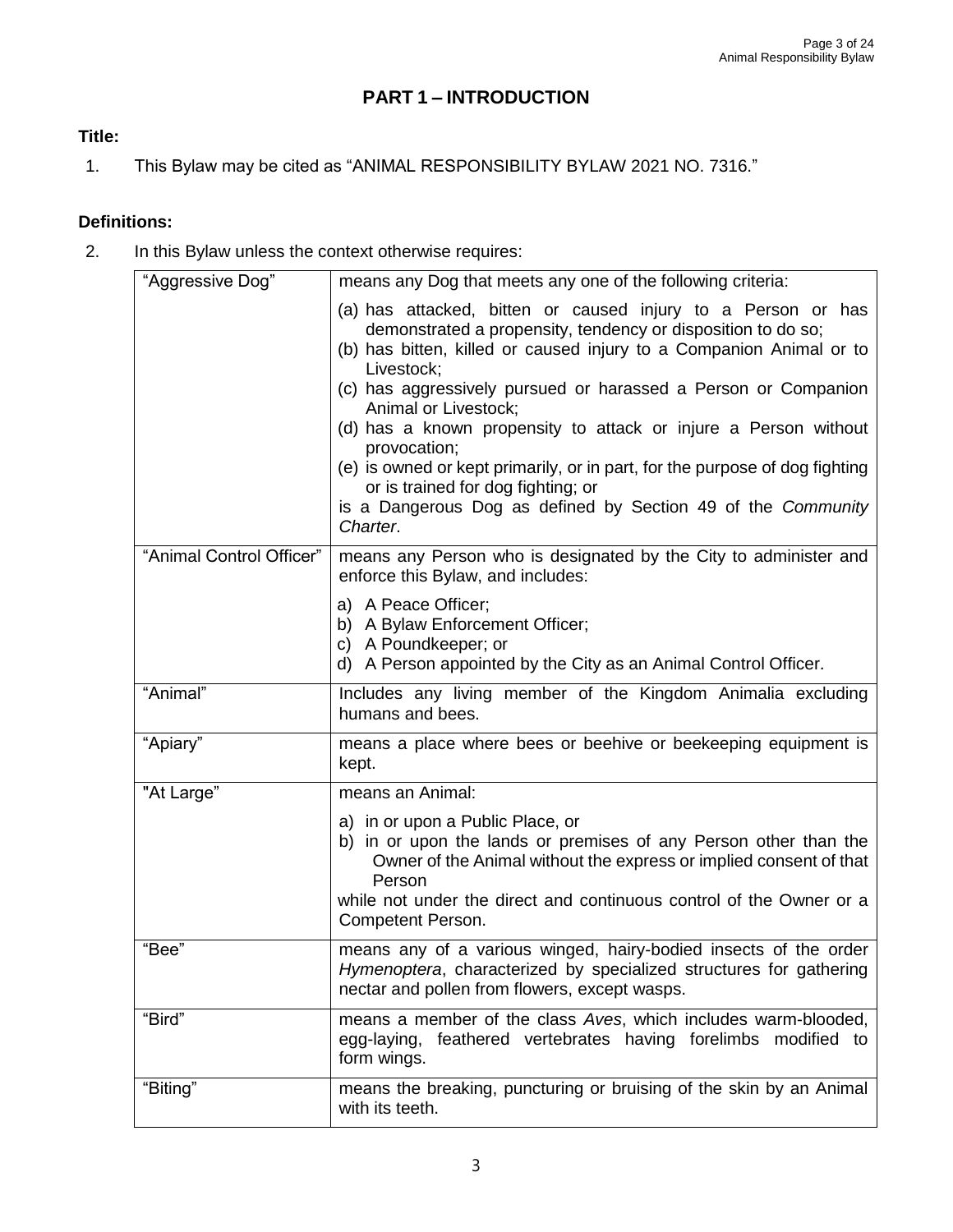| "Bylaw Enforcement<br>Officer" | means a Person appointed by the City to the position of Bylaw<br>Enforcement Officer or who otherwise, by virtue of that Person's<br>appointment or position with the City, is authorized to enforce this<br>Bylaw.                                                                                                                                                             |  |  |
|--------------------------------|---------------------------------------------------------------------------------------------------------------------------------------------------------------------------------------------------------------------------------------------------------------------------------------------------------------------------------------------------------------------------------|--|--|
| "Cat"                          | means a male or female of the species Felis catus.                                                                                                                                                                                                                                                                                                                              |  |  |
| "Choke Collar"                 | means a slip collar or chain that may constrict around the animal's neck<br>as a result of pulling on one end of the collar or chain and includes<br>pinch or prong collars, but does not include a martingale collar.                                                                                                                                                          |  |  |
| "City"                         | means the City of Nanaimo.                                                                                                                                                                                                                                                                                                                                                      |  |  |
| "Companion Animal"             | means a domesticated Animal kept as a pet for companionship to a<br>Person rather than other forms of utility or profit and which may lawfully<br>be kept on residential Property in accordance with this Bylaw and the<br>City's zoning regulations, but does not include Livestock, or Poultry.                                                                               |  |  |
| "Competent Person"             | means a Person of sufficient age, capacity, height and weight to ensure<br>an Animal under their control will be obedient to their commands or to<br>physically restrain the Animal if required.                                                                                                                                                                                |  |  |
| "Council"                      | means the Council of the City of Nanaimo.                                                                                                                                                                                                                                                                                                                                       |  |  |
| "Distress"                     | Includes, but is not limited to, an Animal which is exhibiting any of the<br>following signs of heat distress:                                                                                                                                                                                                                                                                  |  |  |
|                                | (a) Excessively panting or drooling;<br>(b) Dark purple or grey tongue;<br>Loss of bowel control; or<br>(c)<br>(d) Lethargic and unresponsive behaviour.                                                                                                                                                                                                                        |  |  |
| "Dog"                          | means any Animal of the Canis familiarise species, irrespective of age<br>or sex.                                                                                                                                                                                                                                                                                               |  |  |
| "Dog Licence"                  | means a licence for a Dog for the current licensing year that is paid for<br>and that has been issued by the City under this Bylaw.                                                                                                                                                                                                                                             |  |  |
| "Dwelling Unit"                | means a detached building, or self-contained unit within a detached<br>building, which is used or intended to be used as a residence for only<br>one family, and which contains a separate entrance, and contains<br>separate eating, living, sleeping, and sanitary facilities and not more<br>than one kitchen, but excludes a Bed and Breakfast and a hotel / motel<br>room. |  |  |
| "Ear tipping"                  | means the removal of the $\frac{1}{4}$ inch tip of a Feral Cat's ear (usually left),<br>performed while the Cat is under anesthesia under the supervision of<br>a licensed veterinarian.                                                                                                                                                                                        |  |  |
| "Enclosure"                    | means a structure forming a pen suitable to confine the Animal being,<br>or intended to be, confined within the structure, and which meets any<br>dimensions required of a specific enclosure under this Bylaw.                                                                                                                                                                 |  |  |
| "Feral Cat"                    | means a cat that is unsocialized to humans and has a temperament of<br>extreme fear and resistance to contact with humans.                                                                                                                                                                                                                                                      |  |  |
| "Feral Rabbit"                 | means any Rabbit that is found in a public place or found trespassing<br>on private lands, that bears no form of Identification.                                                                                                                                                                                                                                                |  |  |
| "Hook Bill Birds"              | Means birds of the tropical and subtropical order Psittaciformes but<br>excludes budgies and love birds.                                                                                                                                                                                                                                                                        |  |  |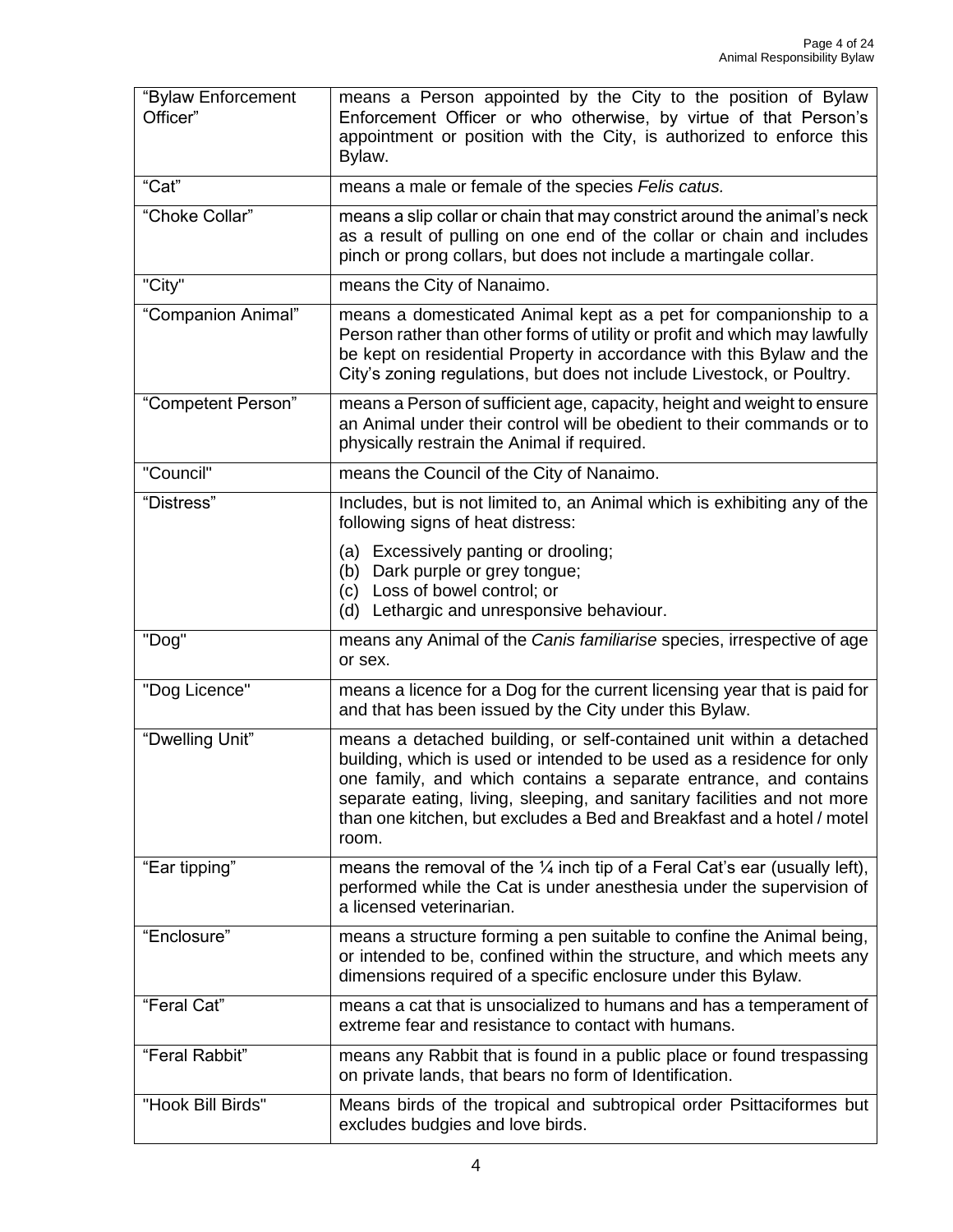| "Identification"      | means:                                                                                                                                                                                                                                                                                                                                     |  |  |
|-----------------------|--------------------------------------------------------------------------------------------------------------------------------------------------------------------------------------------------------------------------------------------------------------------------------------------------------------------------------------------|--|--|
|                       | (a) a collar or tag worn by an Animal which includes the name, current<br>address, and telephone number of the Owner;<br>(b) A tattoo or traceable microchip that leads to the name, current<br>address, and telephone number of the Owner; or<br>(c) A valid licence tag issued by a local government in Canada.                          |  |  |
| "Leash"               | means a line or chain that does not exceed 6 feet (1.83 meters) in<br>length and is of sufficient strength to restrain a Dog without breaking.                                                                                                                                                                                             |  |  |
| "Licensed Dog"        | means a Dog for which a Dog Licence has been issued, and that is<br>wearing on its collar or harness, a tag corresponding to a Dog Licence<br>for that specific Dog.                                                                                                                                                                       |  |  |
| "Licensing Year"      | means January 1st to December 31st in any year.                                                                                                                                                                                                                                                                                            |  |  |
| "Livestock"           | means an Animal normally raised or kept for food, milk or for wool or<br>fiber, or a beast of burden, and includes, but is not limited to, alpaca,<br>cows, donkeys, emus, goats, horses, llamas, mules, ostriches, sheep,<br>or swine, including miniature pigs, and all other animals that are solely<br>used for agricultural purposes. |  |  |
| "Muzzle"<br>"Muzzled" | means a humane basket-style fastening or covering device that is<br>strong enough and well-fitted enough to prevent a Dog from Biting,<br>without interfering with its breathing, panting, vision, or its ability to<br>drink.                                                                                                             |  |  |
| "Nuisance"            | includes, without limiting its general meaning, an intimidating,<br>aggravating, upsetting or harassing situation, or a situation that<br>prohibits a Person or group of Persons from entering a building or area<br>because of an Animal's behaviour.                                                                                     |  |  |
| "Off-Leash Area"      | means any area designated by resolution of Council as a place where<br>a Dog need not necessarily be on a Leash but must still be under the<br>care and control of a Competent Person such that it will obey verbal or<br>hand commands to come when directed to do so.                                                                    |  |  |
| "Owner"               | means, any Person                                                                                                                                                                                                                                                                                                                          |  |  |
|                       | (a) to whom a licence for a Dog has been issued pursuant to this<br>Bylaw;<br>(b) who owns, is in possession of, or has the care or control of any<br>Animal; or<br>(c) who harbours, shelters, permits or allows any Animal to remain on<br>or about the Owner's land or premises.                                                        |  |  |
| "Person"              | means a natural or legal Person.                                                                                                                                                                                                                                                                                                           |  |  |
| "Prohibited Animal"   | means:                                                                                                                                                                                                                                                                                                                                     |  |  |
|                       | (a) controlled alien species as defined by the Controlled Alien Species<br>Regulation, BC Reg. 94/2009; and<br>(b) wildlife species identified in Schedule "B" or "C" to the Designation<br>and Exemption Regulation, BC Reg. 168/90, except Feral Rabbits.                                                                                |  |  |
| "Poultry"             | means any bird normally raised for food or egg production, and without<br>limiting the generality of the foregoing includes: hens or pullets, rooster<br>or cockerels, ducks, geese, turkeys, artificially reared grouse,<br>partridge, quail, pigeons, pheasant, rock doves, quail or ptarmigan.                                          |  |  |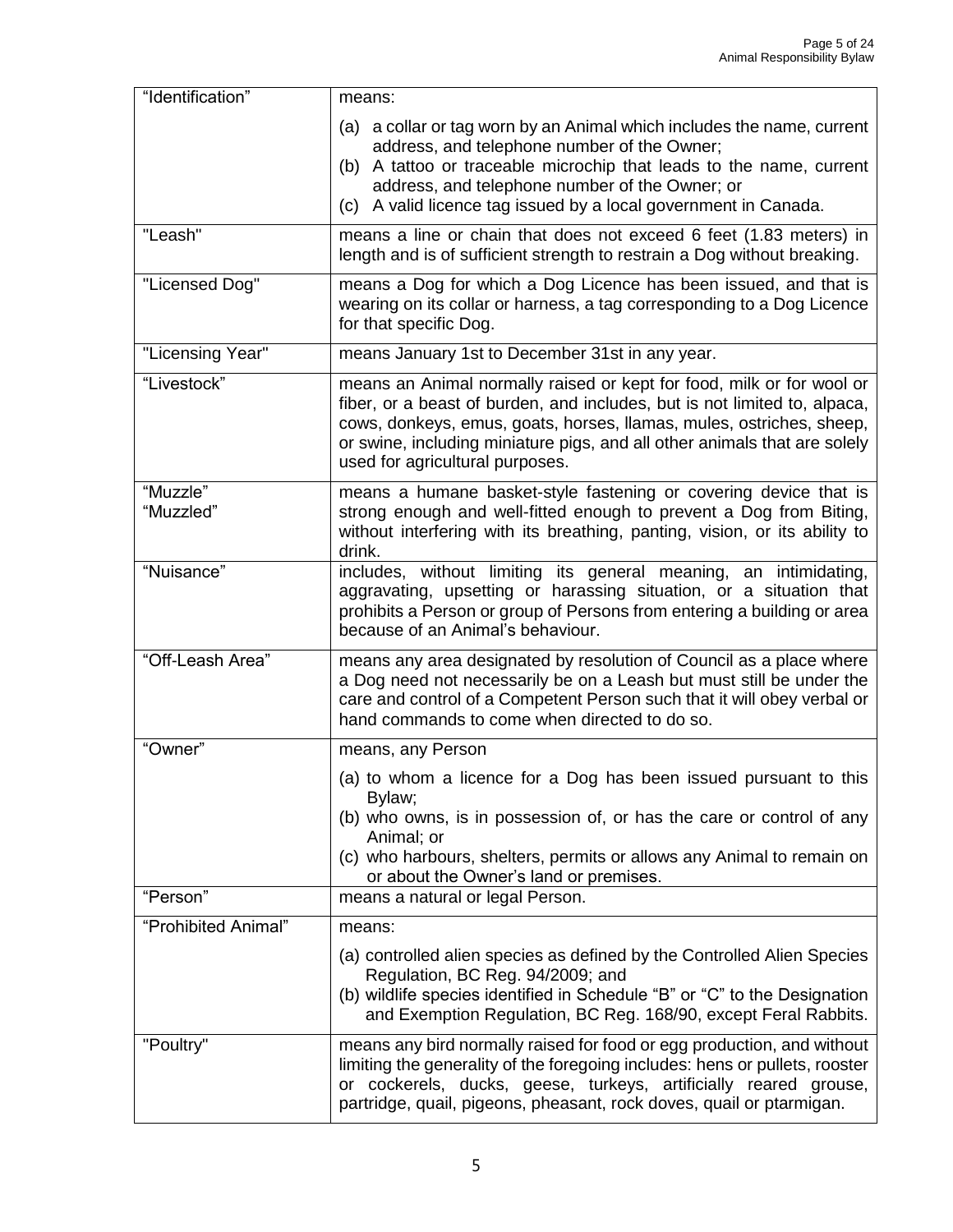| "Pound"             | means premises used by the Poundkeeper to harbour and maintain<br>Animals pursuant to this Bylaw.                                                                                                                                                                                               |  |
|---------------------|-------------------------------------------------------------------------------------------------------------------------------------------------------------------------------------------------------------------------------------------------------------------------------------------------|--|
| "Poundkeeper"       | means the Person appointed as Poundkeeper by Council and any<br>Person or Persons appointed from time to time by Council for the<br>purpose of administering, enforcing and carrying out the provisions of<br>this Bylaw including employees of the Poundkeeper and Animal<br>Control Officers. |  |
| "Property"          | means real property as defined in the Community Charter.                                                                                                                                                                                                                                        |  |
| "Public Beach"      | means any beach area adjacent to a lake or ocean located within a<br>park.                                                                                                                                                                                                                      |  |
| "Public Place"      | means all land owned, held, operated or administered by any level of<br>government, including a school district.                                                                                                                                                                                |  |
| "Rabbit"            | means a burrowing gregarious herbivorous mammal of the Leporidae<br>family.                                                                                                                                                                                                                     |  |
| "Reptile"           | means a vertebrate Animal of the class Reptilia that includes snakes,<br>lizards, turtles and tortoises.                                                                                                                                                                                        |  |
| "Small Flock Birds" | means finches, canaries, budgies and love birds.                                                                                                                                                                                                                                                |  |
| "Sterilized"        | means an Animal that is spayed or neutered or otherwise rendered<br>incapable of reproducing by a method approved by the Canadian<br>Veterinary Medical Association.                                                                                                                            |  |
| "Unlicensed Dog"    | means a Dog, which is not a Licensed Dog and which is over the age<br>of 16 weeks.                                                                                                                                                                                                              |  |

#### **PART 2 – ESTABLISHMENT OF A POUND FACILITY**

#### **Appointing a Poundkeeper**

- 3. Council may establish one or more Pounds for the keeping and impounding of Dogs and other Animals, and the Poundkeeper may make rules and regulations not inconsistent with this Bylaw pertaining to the administration of the Pound(s).
- 4. Council may enter into an agreement with any Person or organization to act as a Poundkeeper, for the establishment, maintenance, operation, and regulation of a Pound, and the enforcement of any of the provisions of this Bylaw.
- 5. Every Poundkeeper must keep the Pound clean and in good repair, and must supply the Animals impounded therein with sufficient and wholesome food and water, and with reasonable shelter, segregation and care as circumstances may warrant.

#### **PART 3 - APPLICATION**

#### **Limits on Animals**

6. Unless expressly permitted by this Bylaw, no Person shall keep, on any Property, more than 12 Animals.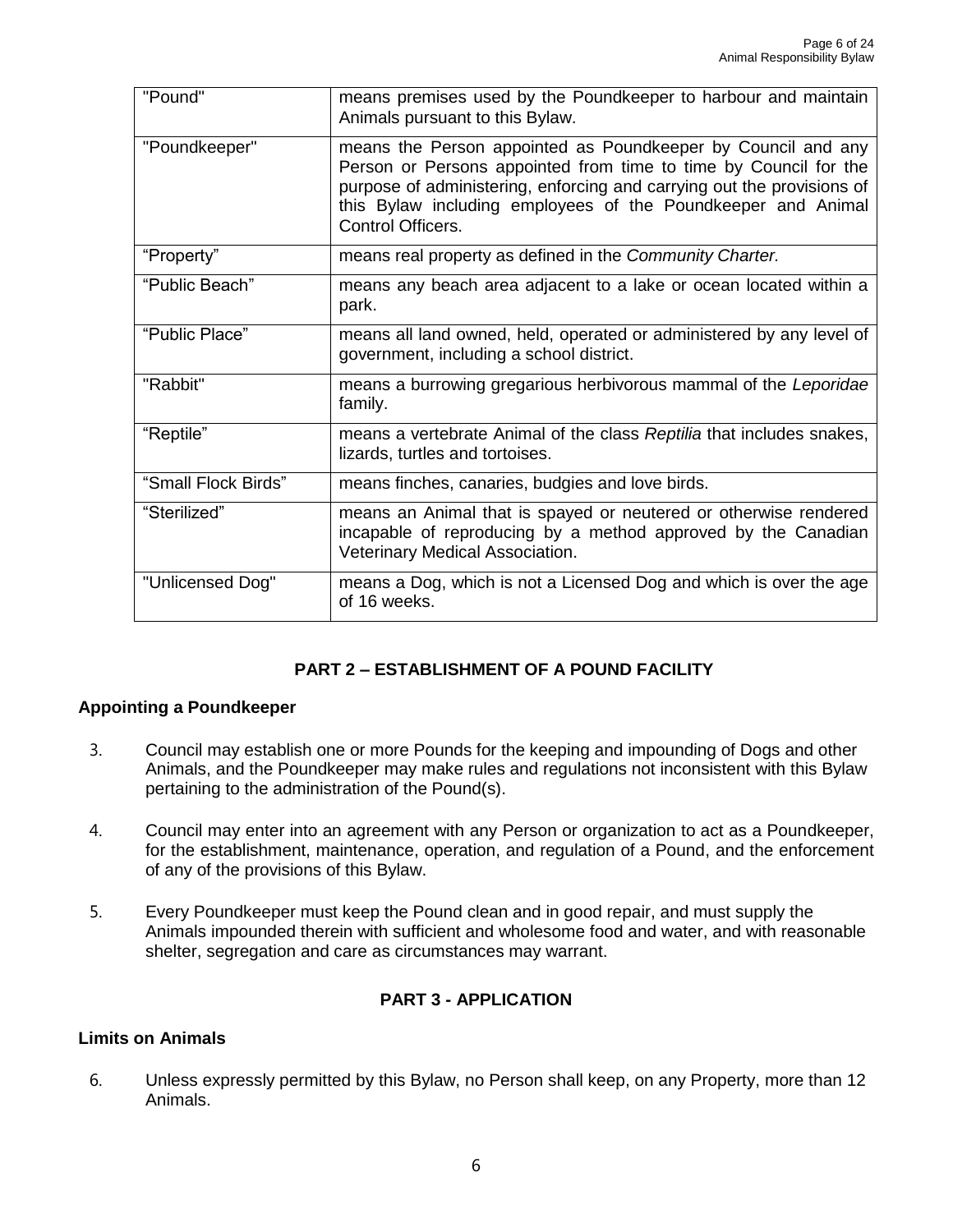- 7. No Person shall keep, on any Property, more than:
	- (a) 12 Small Flock Birds, domestic mice, domestic rats, gerbils, or hamsters, or combination thereof;
	- (b) 4 Hook Bill Birds, chinchillas, domestic ferrets, hedgehogs, Rabbits, sugar gliders, or combination thereof;
	- (c) 6 guinea pigs or Reptiles, or combination thereof.
- 8. A Person who is a member of a certified pigeon racing club may keep up to a maximum of fifty (50) racing pigeons on any parcel of land over .4 hectares.
- 9.1 No Person shall keep, on any Property, more than:
	- (a) 4 Dogs over the age of 16 weeks; or
	- (b) 5 Cats over the age 12 weeks; or
	- (c) 6 Companion Animals.
- 9.2 Notwithstanding Section 9.1, a Person may temporarily care for more than 4 Dogs over the age of 16 weeks, or more than 5 Cats over the age of 12 weeks on any Property as part of an Animal rescue organization operated by a society registered under the *Societies Act*, (SBC 2015) c.18, as amended, subject to notifying the Poundkeeper of the number and species of the Dogs or Cats, the reason for, and estimated length of time they will be providing care.
- 9.3 Notwithstanding Section 9.1, a Person may keep or maintain more than 4 Dogs, or board Dogs for purposes of utility or profit, if that Person meets the requirements as outlined in the City of Nanaimo's Zoning Bylaw and has obtained a valid Business Licence.
- 9.4 The limits on Animals do not apply to:
	- (a) the premises of a local government facility used for keeping impounded Animals;
	- (b) the premises operated by the BC Society for the Prevention of Cruelty to Animals;
	- (c) the premises of a veterinarian licensed by the College of Veterinarians of BC.
	- (d) The keeping of Livestock or Poultry on a Property on which agriculture is a permitted use pursuant to the applicable zoning bylaw.

#### **Prohibited Animals**

- 10. No Person may, breed, possess, ship, release, sell, exhibit for entertainment, or display in public any Prohibited Animal*.*
- 11. No Person may keep or possess, sell or transport to or from any place within the City, any poisonous or venomous Reptile, whether or not that Reptile has venom glands.
- 12. Sections 10 and 11 do not apply to:
	- (a) the premises of a local government facility used for keeping impounded Animals;
	- (b) the premises operated by the BC Society for the Prevention of Cruelty to Animals;
	- (c) the premises of a veterinarian licensed by the College of Veterinarians of BC, providing the veterinarian is providing temporary care for a prohibited Animal;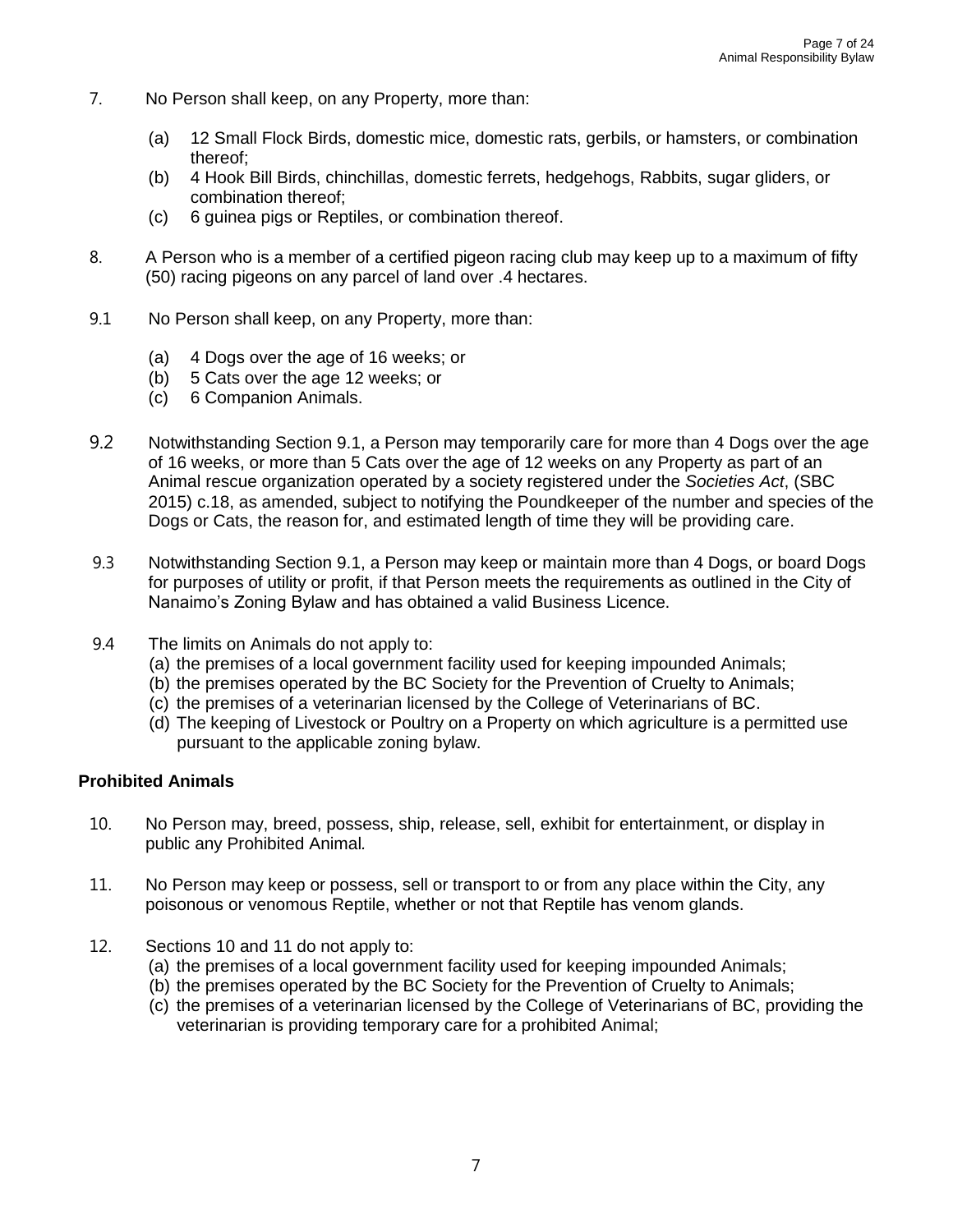#### **Store Sales**

- 13. No Person owning, operating, or in direct control of a retail or wholesale store or business, shall offer for sale or sell, or display to the public any Dog, Cat, or Rabbit.
- 14. Notwithstanding Section 13, a Dog, Cat or Rabbit that has been Sterilized may be offered for adoption through the Poundkeeper, the SPCA or a rescue organization that is registered under the *Societies Act*.
- 15. At the time of adoption, the Poundkeeper, SPCA or rescue organization must provide:
	- (a) the adopting Person with a written record of adoption, including proof of Sterilization; and
	- (b) the record of adoption must contain the date of adoption, the description of the Animal, and a description of any Identification or other markings on the Animal.

#### **PART 4 – LICENSING**

#### **Licence Requirement**

- 16. No Person shall own, possess or harbour an Unlicensed Dog within the boundaries of the City.
- 17. A Person who owns, possesses or harbours any Dog over the age of 16 weeks shall obtain a Dog Licence before the first day of January each year, in accordance with the provisions of this Bylaw.
- 18. Every Dog Licence and corresponding licence tag issued under this Bylaw:
	- (a) expires on the 31st day of December of the year in which it is issued; and
	- (b) is valid only in respect of the Dog for which it is issued.
- 19. Every Owner must ensure that a valid licence tag is affixed and displayed on a collar, harness or other suitable device that is worn at all times by the Dog for which the licence is issued.
- 20. Where a licence tag is lost or destroyed, the Owner must promptly make application to the City to replace the licence tag and pay the fee prescribed in the City's Fees and Charges Bylaw.
- 21. No Person other than the licensed Owner of the Dog, or the Poundkeeper, may remove a licence tag issued pursuant to this Bylaw from the subject Dog.
- 22. Where the Owner of a Dog in respect of which a licence has been issued under this Bylaw sells or otherwise ceases to be the Owner of the Dog, the licence is automatically invalid upon the expiry of 14 days from the change in ownership.
- 23. If the licensed Owner of a Dog transfers the ownership of the Dog to another Person, that Person must obtain a new licence for that Dog by paying the licence transfer fee as prescribed in the City's Fees and Charges Bylaw and surrendering the licence tag previously held by that Dog to the Municipality, on or before the expiry of 14 days from the date of change of ownership.
- 24. Where a Dog has been duly licensed in another municipality or regional district, that Dog may be licensed in the City upon registration of the dog with the City and payment of the licence transfer fee prescribed in the City's Fees and Charges Bylaw.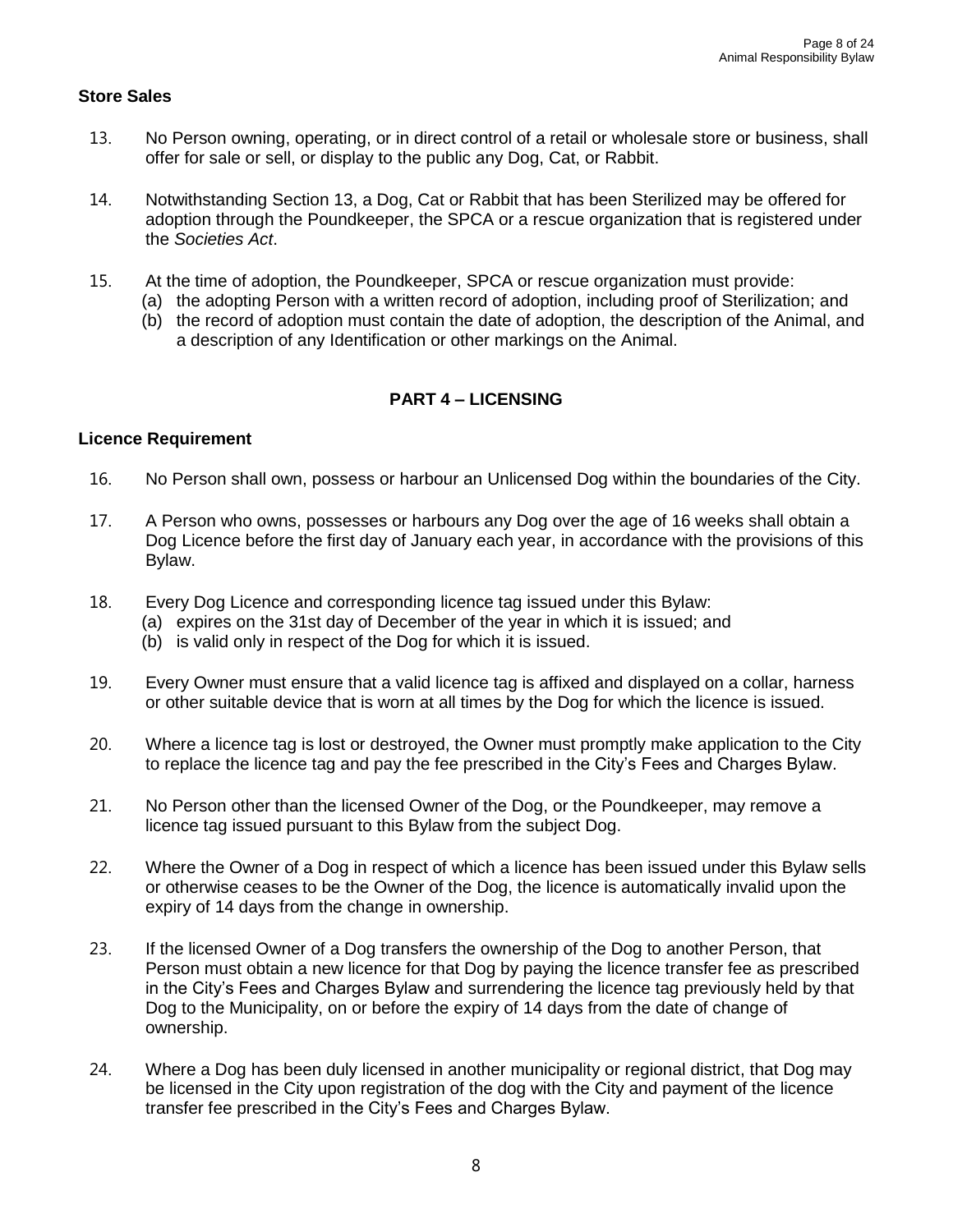25. Where a City bylaw provides for a reduced licence fee for a Dog that is Sterilized, the application shall be accompanied by a certificate signed by a veterinarian indicating that the Dog has been Sterilized, or other evidence that satisfies the Poundkeeper that the Dog has been Sterilized.

#### **Licensing of an Aggressive Dog**

- 26. An Owner must apply for an Aggressive Dog licence within 14 days of receiving a notice under Section 74.
- 27. No Person may own or keep any Aggressive Dog unless the Dog is licensed as an Aggressive Dog with the City by an Owner who is over 19 years of age, who has paid the applicable fee as outlined in the City's Fees and Charges Bylaw, and who keeps the Dog in compliance with Sections 78 through 81 of this Bylaw.
- 28. An Owner of an Aggressive Dog shall supply the following documentation to the City when first applying for a licence for an Aggressive Dog:
	- (a) A complete licence application for the Dog;
	- (b) Written confirmation from a licenced veterinarian that the Dog has been Sterilized; and
	- (c) Proof that the Dog has permanent Identification, in the form of a traceable tattoo or microchip that leads to the name, current address, and telephone number of the Owner.
- 29. In addition, the Owner of an Aggressive Dog shall supply the following documentation to the City each calendar year by no later than January  $30<sup>th</sup>$ :
	- (a) Proof that a policy of liability insurance is in force that provides third party liability coverage in the form satisfactory to the City, and that names the City as an additional insured, in the minimum amount of \$1,000,000, for any injuries which may be caused by the Dog;
	- (b) A side view, full body colour photo of the Dog; and
	- (c) Payment of the Aggressive Dog licence fee as outlined in the Fees and Charges Bylaw.
- 30. If the Owner of an Aggressive Dog does not comply with Sections 78 through 81 of this Bylaw, the Aggressive Dog's Licence is subject to immediate cancellation and the Dog may be seized or otherwise dealt with as an Unlicensed Dog.
	- (a) If a licence is cancelled under Section 30 of this Bylaw, the Owner of the Dog may appeal the cancellation in writing to the Manager, Bylaw Services within 7 days of such cancellation, by providing written submissions setting out why the Owner believes the Aggressive Dog's licence should not be cancelled.
	- (b) After considering the submission, the Manager, Bylaw Services may confirm, reverse, or amend the decision to cancel the Aggressive Dog Licence.

#### **PART 5 – ANIMAL WELFARE**

#### **Animal Cruelty**

- 31. Notwithstanding any other provision of this Bylaw, no Person shall:
	- (a) abandon any Animal;
	- (b) in any way use poison, air pellet guns, bows and arrows, firearms, sling shots, or similar on any Animal, except as exempted under the City's Firearms Regulation Bylaw or the *Wildlife Act* ;
	- (c) tease, torment, beat, kick, punch, choke, or provoke an Animal;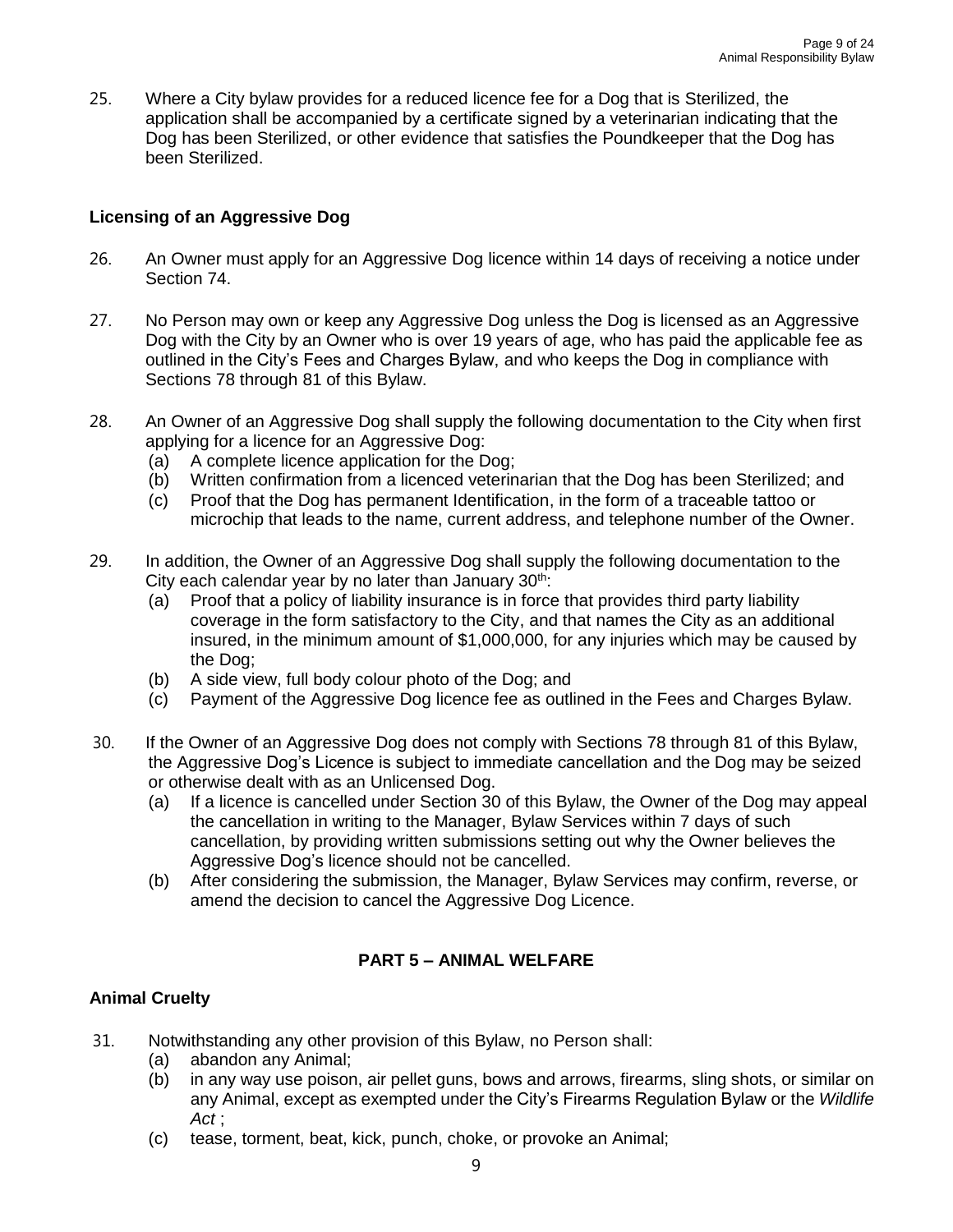- (d) cause, permit or allow an Animal to suffer; or
- (e) train or allow any Animal to fight.

#### **Basic Animal Care Requirements**

- 32. The Owner of an Animal must ensure that the Animal is provided with:
	- (a) sufficient clean, potable drinking water at all times;
	- (b) suitable food of sufficient quantity and quality to allow for normal growth and the maintenance of normal body weight;
	- (c) clean and disinfected food and water receptacles that are located so as to avoid contamination by excreta;
	- (d) the opportunity for regular exercise sufficient to maintain good health; and
	- (e) necessary veterinary care to maintain the health and comfort of the Animal or when the Animal exhibits signs of pain, injury, illness or suffering.

#### **Outdoor Shelter Requirements**

- 33. An Owner of an Animal must ensure that the Animal has protection from all elements and must not allow the Animal to suffer from hyperthermia, hypothermia, dehydration, discomfort, or exertion causing pain, suffering, or injury.
- 34. A Person must not keep an Animal outside, unless the Animal is provided with a shelter that provides:
	- (a) protection from heat, cold and wet that is appropriate to the Animal's weight and type of coat;
	- (b) sufficient space to allow the Animal the ability to turn about freely and to easily stand, sit and lie in a normal position; at least two times the length of the Animal in all directions, and at least as high as the Animal's height measured from the floor to the highest point of the Animal when standing in a normal position, plus 10%;
	- (c) protection from the direct rays of the sun at all times; and
	- (d) bedding that will assist with maintaining normal body temperature.
- 35. A Person must not confine a Dog to an Enclosure for a period in excess of 10 hours within any 24 hour period.

#### **Sanitation Requirements**

36. A Person must not keep an Animal in an Enclosure, pen, shelter, cage, or run unless the shelter, Enclosure, pen, cage or run is regularly cleaned and sanitized with all excreta removed and properly disposed of at least once a day and is kept free from wild vermin.

#### **Tethering Animals**

- 37. A Person must not cause, allow or permit an Animal to be:
	- (a) tethered to a fixed object or vehicle where:
		- (i) a Choke Collar forms part of the securing apparatus, or
		- (ii) a rope, cord or chain is tied directly around the Animal's neck, or
		- (iii) the Animal's collar or harness is not properly fitted, or is attached in a manner that could injure the Animal or enable the Animal to injure itself by pulling on the tether;
	- (b) tethered to a fixed object, except with a tether of sufficient length to enable the Animal to sit, stand, and lie normally;
	- (c) tethered to a fixed object for longer than 2 hours within a 24 hour period;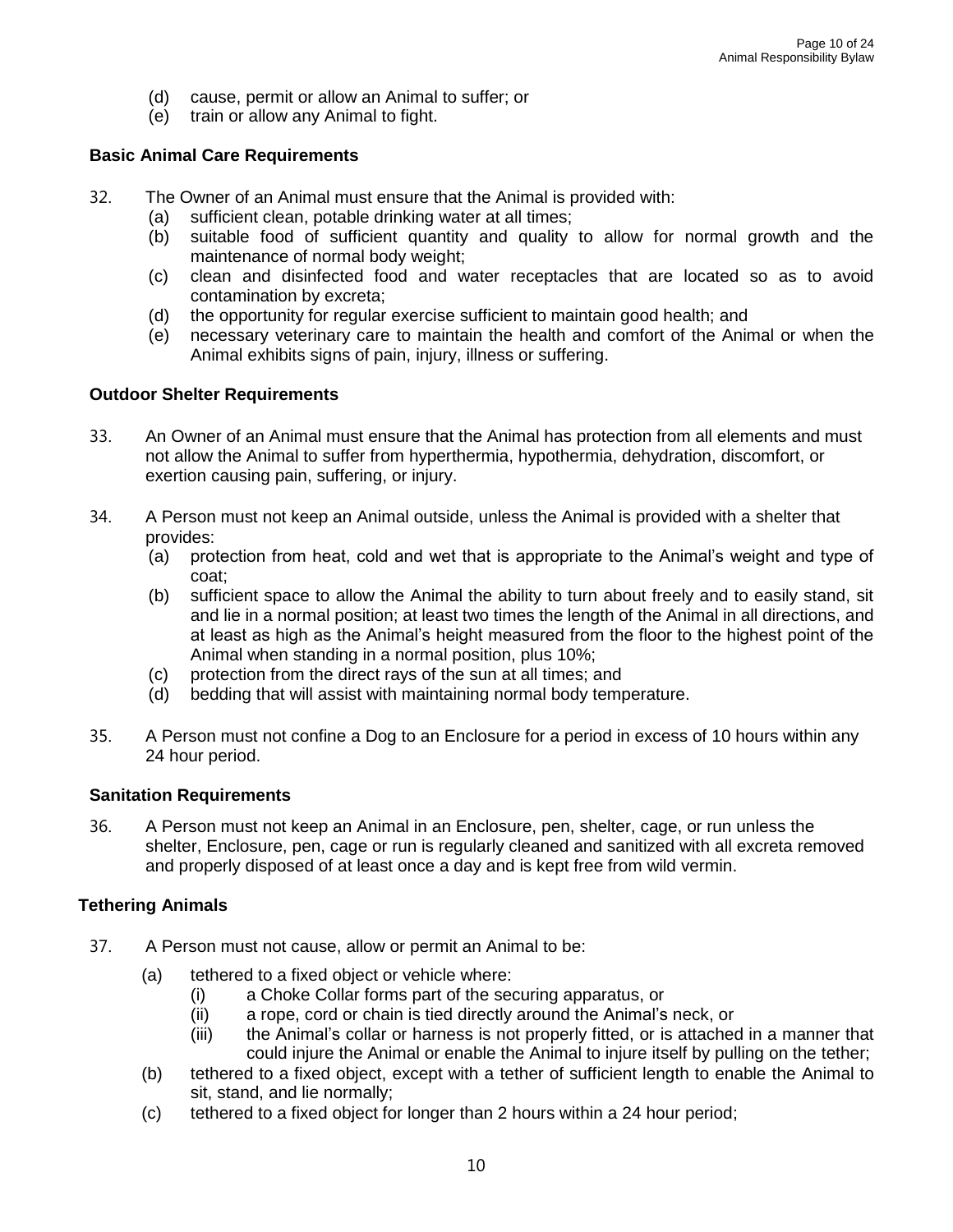- (d) tethered to a traffic control device or support thereof, any fire hydrant or fire protection equipment, handrails or any other object in such a way as to obstruct the public or create a Nuisance; or
- (e) tethered within 3 metres of an entrance or exit from any public building.

#### **Transport of Animals in Motor Vehicles**

- 38. No Person shall:
	- (a) transport any Animals in a motor vehicle outside the passenger compartment or in an uncovered passenger compartment unless the Animal is adequately confined in a cage which is securely fastened to the vehicle, or secured in a body harness or other manner of fastening adequate to prevent the Animal from jumping or falling off the vehicle or otherwise injuring itself; or
	- (b) keep an Animal confined in an Enclosure, including a motor vehicle, without sufficient ventilation to prevent the Animal from suffering discomfort or heat or cold-related injury. Such enclosed space or vehicle, if stationary, shall be in an area providing sufficient shade to protect the Animal from the direct rays of the sun at all times, and shall, by means of open windows or operating mechanical device, supply fresh or cooled air to prevent the Animal from suffering Distress, discomfort or heat related injury.

#### **Exercising Dogs from a Motor Vehicle or Bicycle**

- 39. A Person must not:
	- (a) exercise a Dog by allowing it to walk or run next to a moving motor vehicle; or
	- (b) exercise a Dog by allowing it to walk or run next to a bicycle, unless the Dog is attached to the bicycle by an apparatus that allows the Person to retain two-handed control of the bicycle at all times.
- 40. Section 39(b) does not apply to a Person exercising a Dog in a Designated Off-Leash Area if the Dog is not tethered and bicycle riding is allowed in the area.

#### **PART 6 – ANIMAL CONTROL**

#### **Animals on Private Property**

41. The Owner of an Animal must not allow the Animal to trespass on any private property without the consent of the occupier or Owner of the lands or premises.

#### **Animals at Large**

42. A Person who finds and takes possession of an Animal At Large in the City shall immediately notify the Poundkeeper with a description and photo of the Animal, where possible, provide that Person's name and address for contact purposes, and surrender the Animal to the Poundkeeper on demand.

#### **Dogs in Public Places**

43. The Owner of a Dog must not allow the Dog to be in a Public Place unless the Dog is on a Leash with one end securely affixed to a collar or harness securely attached to the Dog, and the other end held by a Competent Person.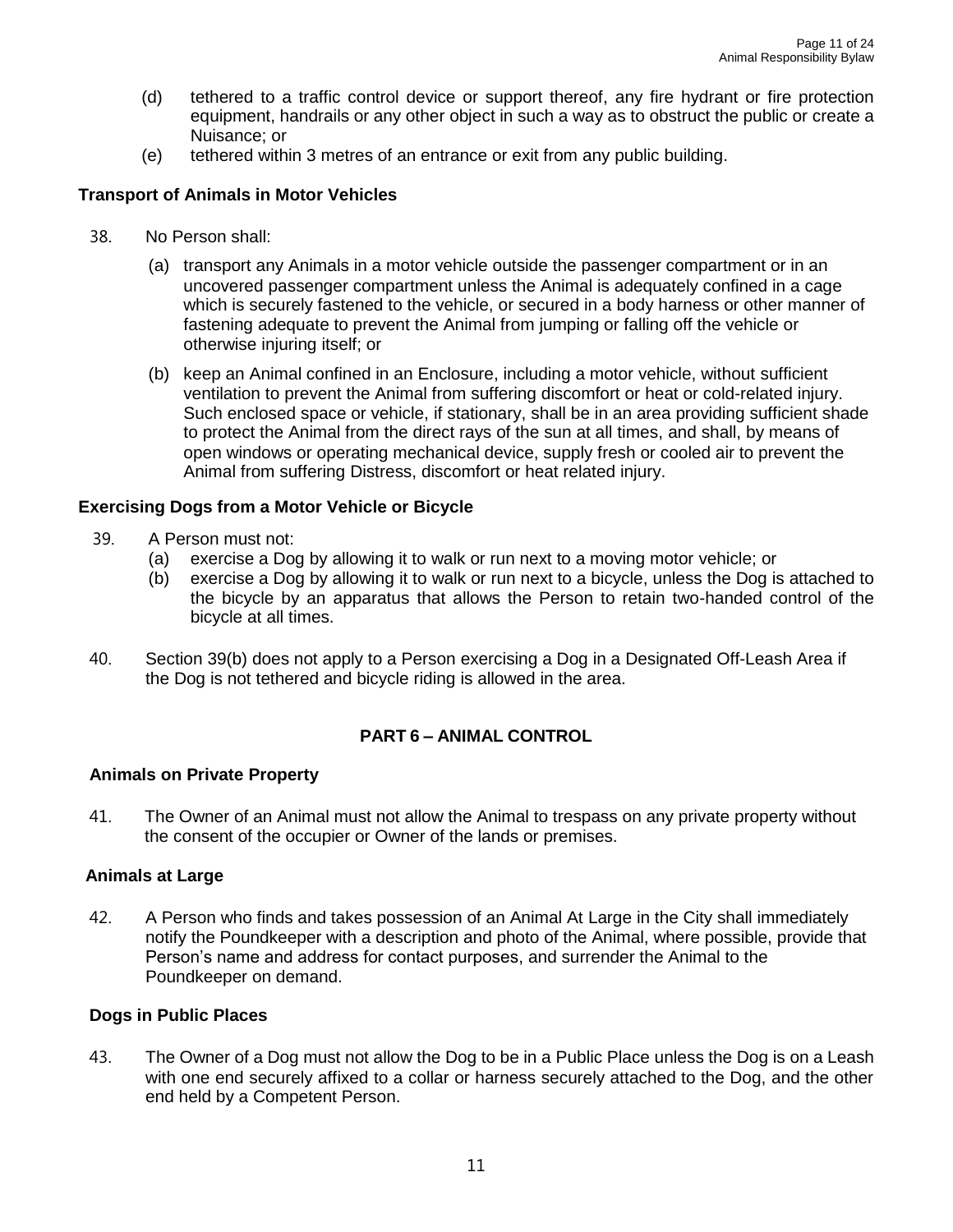- 44. Every Owner of a Dog must ensure that any Person who has care, custody or control of their Dog is a Competent Person.
- 45. Despite Section 43, the Owner of a Dog may allow the Dog to be Off-Leash in the areas listed in Schedule "B" to this Bylaw, so long as the Dog is under the effective control of a Competent Person such that it will obey verbal or hand commands to come when directed to do so.
- 46. No Person may permit a Dog in their care or custody to obstruct other users of a pathway or City sidewalk.

#### **Other Animals in Public Places**

- 47. The Owner of an Animal, other than a Dog, must not allow the Animal to be in any Public Place unless the Animal is under the direct control of a Competent Person.
- 48. Despite any other provision of this Bylaw, no Owner may permit any Animal to:
	- (a) be on a Public Beach during the months of May through September inclusive; or
	- (b) be on the deck of a wading pool or a spray pool.

#### **Animal Performances**

- 49. No Person shall operate or carry on a public show, exhibition, carnival or performance, in which Animals are required to perform tricks, fight, participate in, or otherwise accompany exhibitions or performances for the entertainment of an audience; however, nothing in this Section shall prohibit or restrict the following:
	- (a) exhibitions, parades or performances involving horses or ponies or in which individuals ride horses or ponies;
	- (b) exhibitions involving Dogs;
	- (c) displays or showings of animals in agricultural fairs or pet shows; or
	- (d) magic acts

provided that the exhibition, parade or performance in no way causes an Animal to be treated in an inhumane manner.

#### **Animals Damaging Public Property**

- 50. The Owner of an Animal must not allow the Animal to damage or destroy any building, structure, playground equipment, tree, shrub, plant, or turf in a Public Place.
- 51. The Owner of any Animal must reimburse the City for any and all damage done by that Animal to City property in contravention of Section 50.

#### **Animals Chasing or Harassing**

- 52. Every Person must ensure an Animal in their care or custody does not chase, harass, molest, attack, injure or kill a Person or Animal.
- 53. Despite Section 52, Dogs may be used to carry out wildlife management activities as permitted by the General Manager of Development Services or their designate.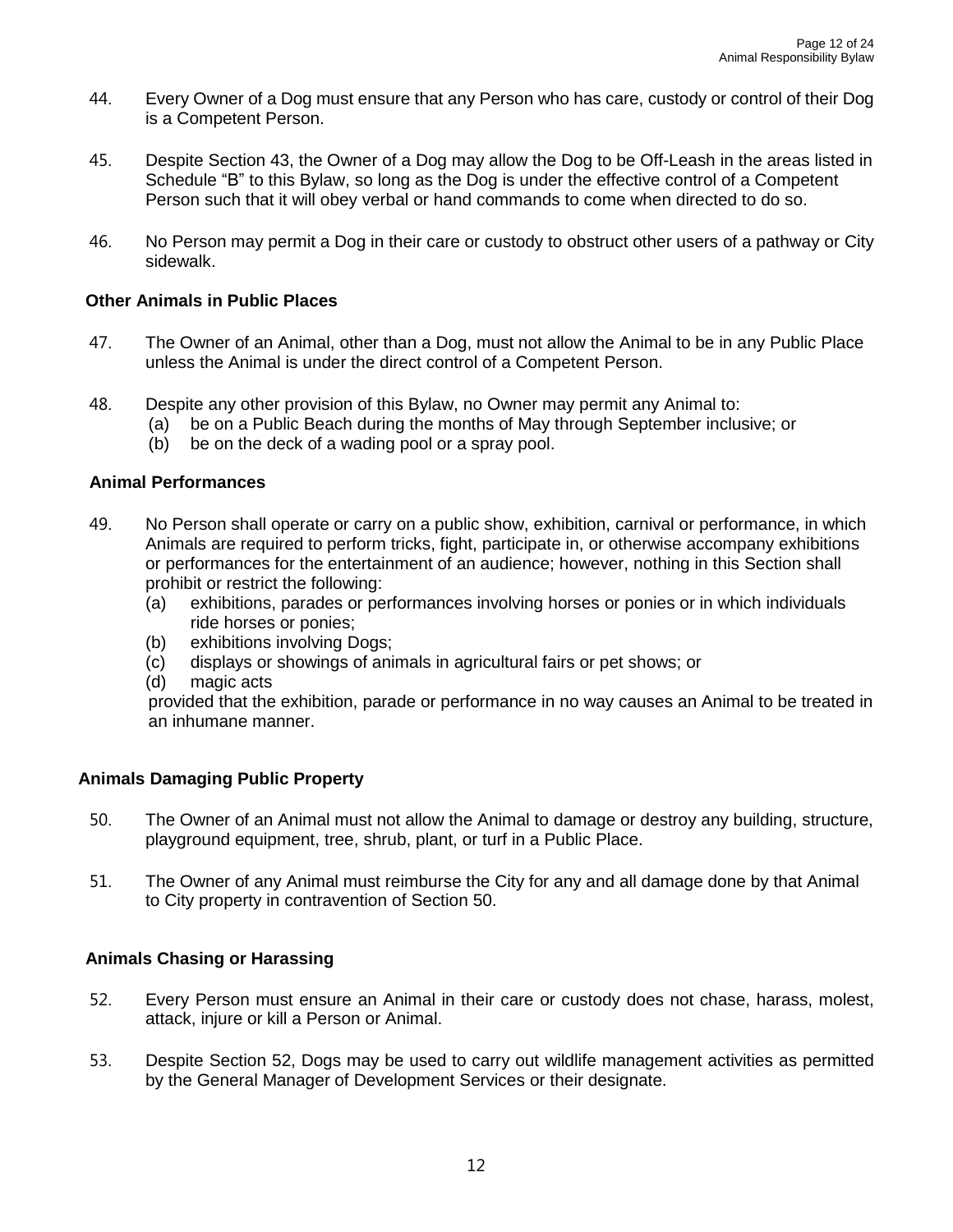#### **Dogs in Heat**

- 54. Every Owner of a female Dog in heat must ensure that the Dog remains within an enclosed building, Enclosure, or pen until she is no longer in heat.
- 55. Despite Section 54, the Owner of a female Dog in heat may allow the Dog to leave the building or Enclosure in order to urinate or defecate on the Owner's lands, or go for a walk, if a Competent Person:
	- (a) firmly holds the Dog on a Leash; and
	- (b) immediately returns the Dog to the building or Enclosure upon completion of the urination, defecation, or walk.

#### **Keeping of Bees**

- 56. No Person shall keep or harbour bees in excess of 1 beehive, consisting of no more than 1 hive box and 2 nucs on top, on any parcel of land under .4 hectares.
- 57. On parcels of land greater than .4 hectares, no Person shall keep or harbour Bees in excess of 3 beehives, consisting of no more than 1 hive box and 2 nucs per hive, per .4 hectares.
- 58. A person who keeps Bees must comply with the following:
	- (a) Apiaries shall not be located within 7.5 meters of an adjacent property line unless:
		- (i) the hives are behind a solid fence, or a hedge that is at least 1.83 meters in height located parallel to an adjacent property line and extending a minimum of 6.0 meters horizontally beyond the hive in either direction; and
		- (ii) the entrance to the hive faces away from adjacent property dwellings, entrances and walkways.
	- (b) Every Person who keeps Bees must have sufficient clean water within 1 metre of the Apiary to prevent the Bees from seeking water from other sources, such as neighbourhood swimming pools, birdbaths, ponds, or other bodies of water.
	- (c) Every Person who keeps Bees on their property must maintain the bees in a condition that will reasonably prevent swarming behaviour by the bees.
	- (d) Every Person keeping Bees must be registered under the *Bee Act*, RSBC 1996, Chapter 29 and amendments thereto.
- 59. Notwithstanding Section 58, Bee uses on land zoned agriculturally (AR1 and AR2) shall follow the setback requirements as outlined in the City of Nanaimo's Zoning Bylaw.

#### **Keeping of Cats**

- 60. Every Owner of a Cat over the age of 12 weeks shall affix and keep affixed sufficient Identification on the Cat by means of a collar, harness, traceable tattoo, microchip or other suitable device.
- 61. Every Owner of a Cat over the age of 12 weeks shall immediately, or as soon as practicable, upon request by the Animal Control Officer, provide evidence to the Animal Control Officer's satisfaction, that such Cat has Identification in accordance with Section 60 of this Bylaw.
- 62. No Person shall own, keep, possess or harbour any Cat apparently over the age of 6 months in the City unless:
	- (a) the Cat has been Sterilized by a veterinarian; or
	- (b) the Person has a valid and subsisting business licence to breed Cats.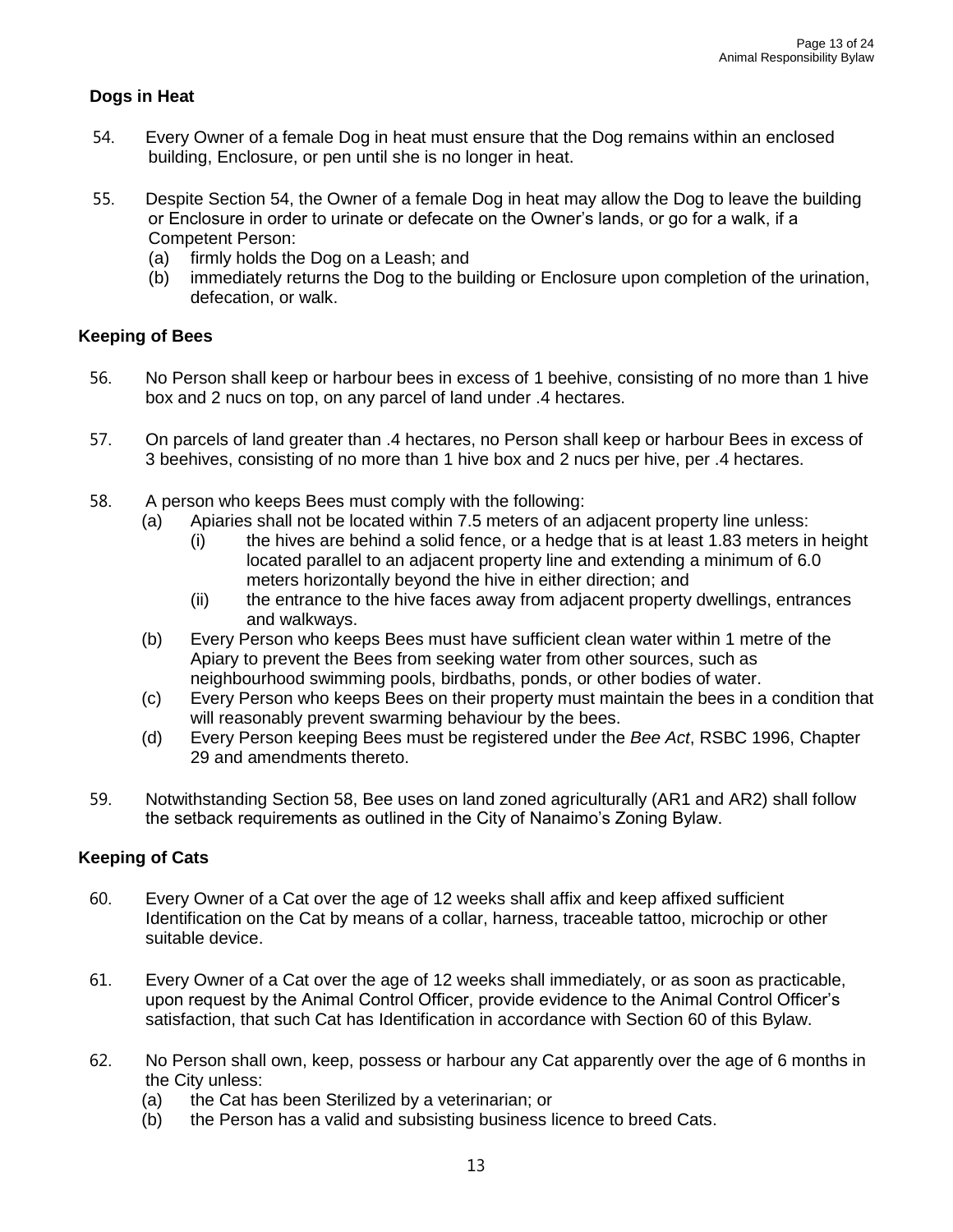- 63. A Person must not intentionally feed or leave food out for any Feral Cat.
- 64. Despite Section 63, any Person may feed Feral Cats subject to the following:
	- (a) the Person must be registered with a City-approved organization with a Trap Neuter Release program;
	- (b) the Person must maintain a plan for the care, feeding and mandatory Sterilization, tattooing or Eartipping, and vaccination of each Feral Cat;
	- (c) the plan must be in writing and registered with a City-approved organization with a Trap Neuter Release program, the City's Poundkeeper, and the local office of the Society for the Prevention of Cruelty to Animals (SPCA);
	- (d) outdoor feeding stations must be located on private Property and may only contain food and be available for feeding for up to 45 minutes maximum, once per day; and
	- (e) outdoor shelter must be provided for any Feral Cat on the Property where the feeding station is located.

#### **Keeping of Poultry**

- 65. No Person shall keep or harbour any Poultry on any parcel of land unless that parcel of land has an area greater than .4 hectares.
- 66. Notwithstanding Section 65, a Person may keep:
	- (a) a maximum of 6 hens or ducks, or combination thereof, on a parcel of land less than .4 hectares in size but greater than .045 hectares in size; or
	- (b) if the parcel of land is smaller than .045 hectares in size, a maximum of 4 hens or ducks, or combination thereof;

provided that in any case:

- (c) no roosters, cocks, cockerels, or peafowl are kept on the Property;
- (d) a minimum Enclosure of .37m2 must be provided per hen or duck;
- (e) any Enclosure containing hens or ducks, whether portable or stationary, must comply with the setback requirements of the zone;
- (f) Enclosures housing hens or ducks and the areas around them must be kept clean, dry, and free of odours and vermin;
- (g) any diseased hen or duck is euthanized and its carcass destroyed;
- (h) no butchering or euthanizing of hens or ducks occurs on the Property; and
- (i) hen and duck manure and waste products are composted, in an enclosed bin, or otherwise disposed of to prevent odours.
- 67. No Person shall keep any Poultry:
	- (a) within any Dwelling Unit, or on a balcony or deck; or
	- (b) in a cage, carry-cage, or portable cage other than for the purpose of transport of the Poultry.
- 68. No Person who has possession or control of Poultry shall allow Poultry to:
	- (a) stray or trespass or graze in any highway or Public Place;
	- (b) stray or trespass or graze on private Property, except with the consent of the Owner of that private Property;
	- (c) stray or trespass or graze on unfenced land; or
	- (d) be released or abandoned anywhere within the City.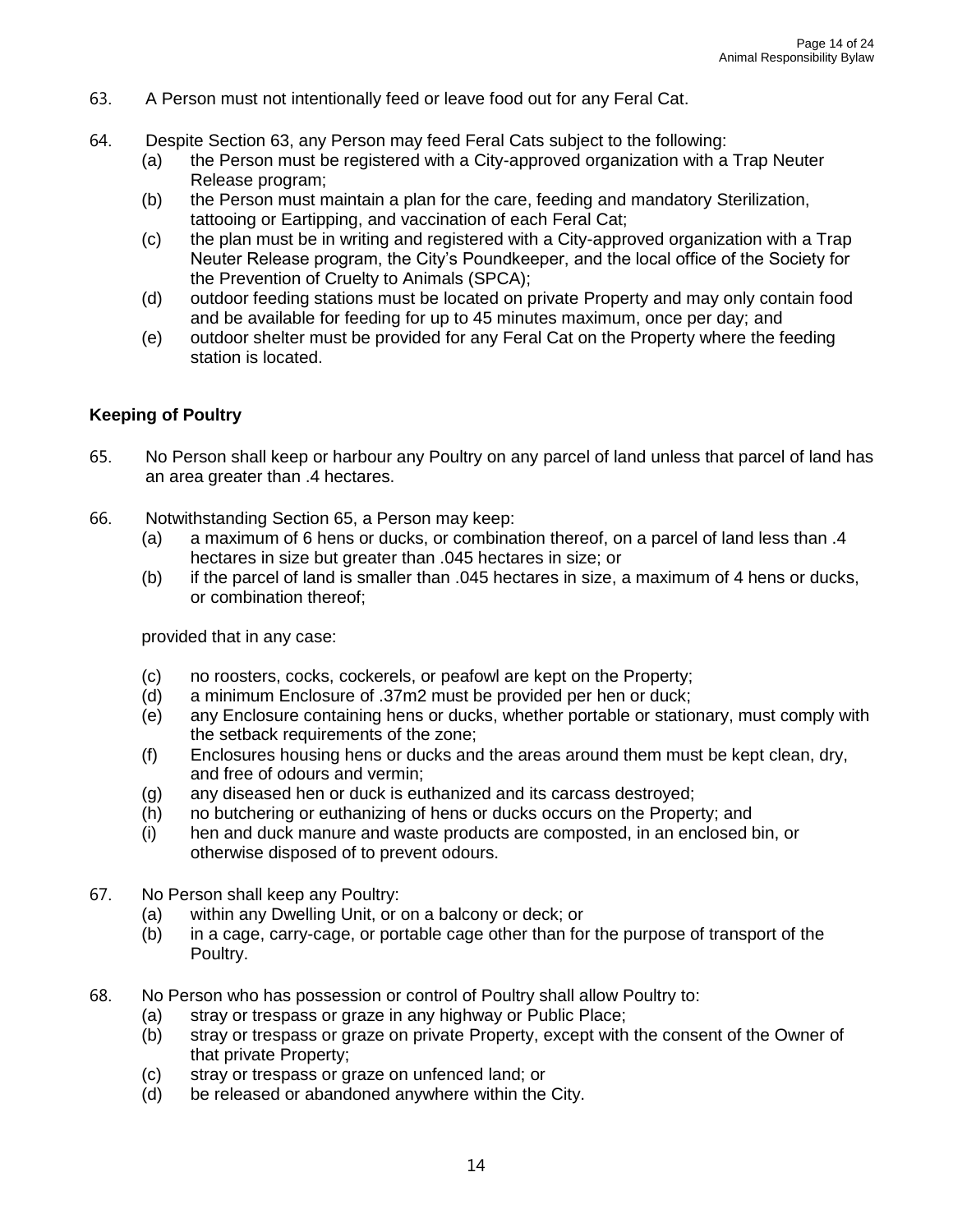#### **Keeping of Livestock**

- 69. No Person shall keep any Livestock on any property, within the City, other than property zoned for such uses in the City's Zoning Bylaw.
- 70. No Person shall permit any Livestock to graze on unfenced land, unless securely tethered.
- 71. No Person shall keep any Livestock within any Dwelling Unit.

#### **Keeping of Rabbits**

- 72. A Person must not keep Rabbits in an outdoor Enclosure, pen, cage or run unless the Enclosure, pen, cage or run is:
	- (a) securely enclosed to prevent escape and to ensure the safety of the Rabbits from predators; and
	- (b) situated at least 3 metres away from each Property line.
- 73. A Person must not keep any Rabbit which is not Sterilized.

#### **PART 7 – AGGRESSIVE DOGS**

#### **Aggressive Dog**

- 74. Where the Poundkeeper determines that a Dog meets the definition of an Aggressive Dog, the Poundkeeper will issue a written notice to the Owner of that Dog, with a copy provided to the property owner, if applicable, advising of the determination and advising the Owner of the requirements of this Bylaw with respect to Aggressive Dogs.
- 75. The notice set out in Section 74 may be served on the Owner in one or more of the following ways:
	- (a) personally, by handing the notice to the Owner;
	- (b) by handing the notice to a Person on the Owner's Property who appears to be over the age of 16 years;
	- (c) by posting the notice upon some part of the Owner's Property and by sending a copy to the Owner by regular mail, in which case the notice is deemed to have been received by the Owner 5 days after the notice was mailed;
	- (d) by emailing a copy to the Owner, in which case the notice is deemed to have been received by the Owner 48 hours after the notice was emailed; or
	- (e) by mailing a copy by prepaid registered mail to the last known address of the Owner, in which case the notice is deemed to have been received by the Owner 72 hours after the notice was mailed.
- 76. A Dangerous Dog may also be dealt with by the City in accordance with Section 49 of the *Community Charter*.
- 77. All Animal Control Officers are designated as animal control officers for the purpose of Section 49 of the *Community Charter.*

#### **Duties of an Aggressive Dog Owner**

- 78. Every Owner of an Aggressive Dog must:
	- (a) secure the Dog by a collar or harness and a Leash that is a maximum length of 1.83 metres or 6 feet when not on the Owner's property;
	- (b) keep the Dog Muzzled when not on the Owner's property;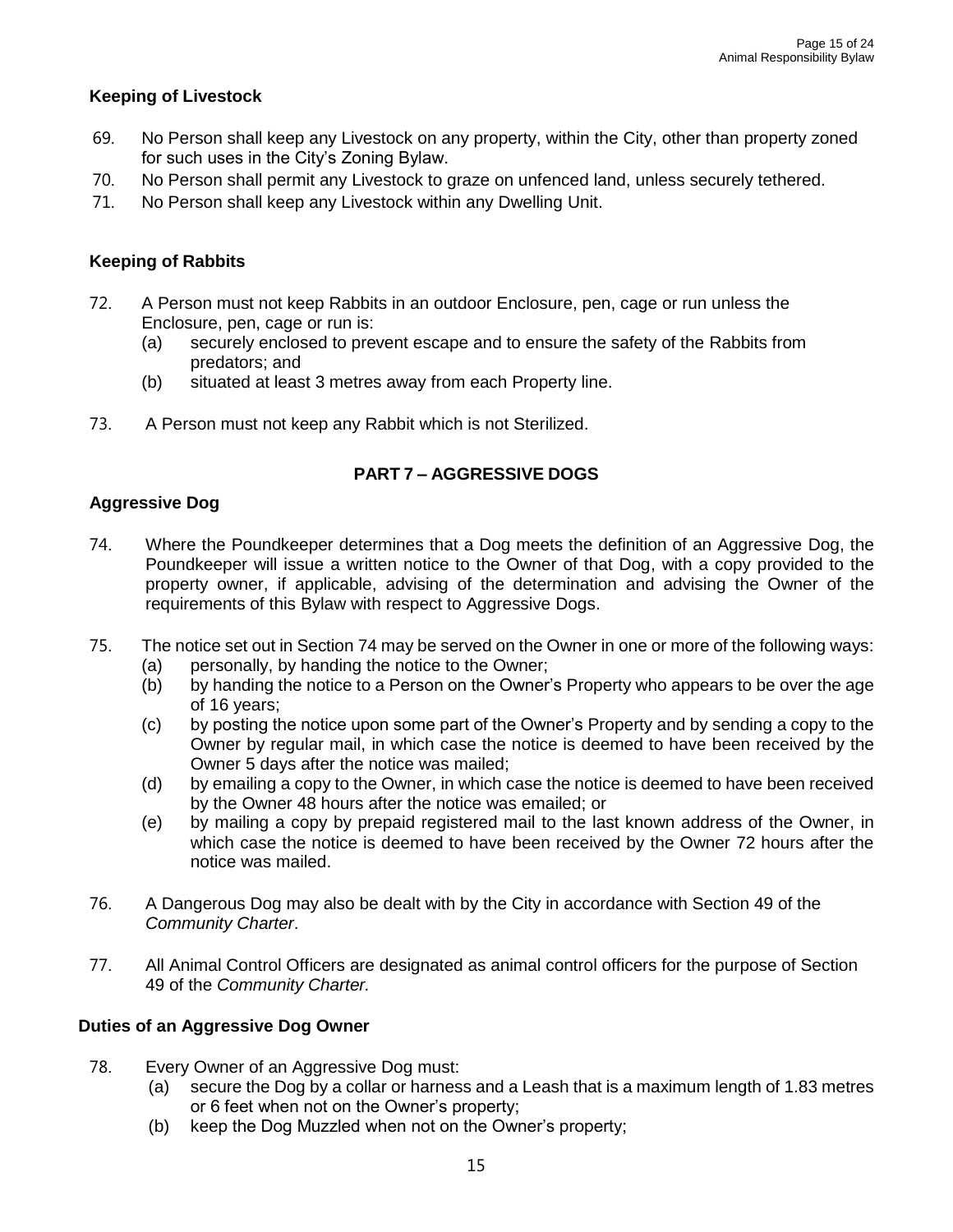- (c) prominently display at each entrance to the property and building in, or upon which the Dog is kept, a sign similar to the one shown on Schedule "A" to this Bylaw, which must be posted so that it cannot be removed and which will be visible and capable of being read from the sidewalk, street or lane abutting the entrances to the property or building.
- (d) at all times when the Dog is on the Owner's property, keep the Dog securely confined either indoors or, if outdoors:
	- (i) behind a secure fence at least 6 feet in height capable or preventing the entry of a child under the age of 10 years and adequately constructed to prevent a Dog from escaping; or
	- (ii) in an Enclosure that is located in a rear yard, locked to prevent casual entry by another Person, and has been inspected and approved by the Poundkeeper.
- 79. An Enclosure referred to in Section 78(d) must:
	- (a) be of sufficient height and strength and stability to contain the Dog and form a confined area with no side in common with a perimeter fence;
	- (b) be located in a rear yard; and
	- (c) have a secure top attached to all sides, and have a single entrance which is self-closing and has a lock.
- 80. An Owner of an Aggressive Dog must not allow the Aggressive Dog to be:
	- (a) on any school grounds, which means any portion of the Property of the School as defined in the *School Act* and *Independent School Act;*
	- (b) within 30m of any playground apparatus;
	- (c) in the areas listed in Schedule B to this Bylaw; or
	- (d) in a park.
- 81. The Owner of an Aggressive Dog must:
	- (a) Allow an Animal Control Officer to photograph the Dog, on demand.
	- (b) Within two (2) days of moving the Dog to a new place of residence, provide the Poundkeeper with the new address where the Aggressive Dog is kept.
	- (c) Within two (2) days of selling or giving away the Dog, provide the Poundkeeper with the name, address and telephone number of the Person to whom the Dog was sold or given.
	- (d) Within two (2) days of the death of the Dog, provide the Poundkeeper with a veterinarian's certificate of death.
	- (e) Advise an Animal Control Officer immediately if the Aggressive Dog is At Large.
	- (f) Advise an Animal Control Officer immediately if the Aggressive Dog has bitten or attacked any Person, Companion Animal or Livestock.
- 82. If the Poundkeeper considers that an Aggressive Dog can be retrained and socialized, or that the bite or injury from any attack was the result of improper or negligent training, handling, or maintenance, the Poundkeeper may impose, as a condition of licensing, conditions and restrictions in respect of the training, socialization, handling and maintenance of the Aggressive Dog.
- 83. Where the Owner of an Aggressive Dog requests that the Aggressive Dog be destroyed, the Poundkeeper may arrange to have the Aggressive Dog humanely destroyed. In such cases, the Owner must sign a form for the release of the Aggressive Dog to the City or Poundkeeper for the purposes of humane destruction.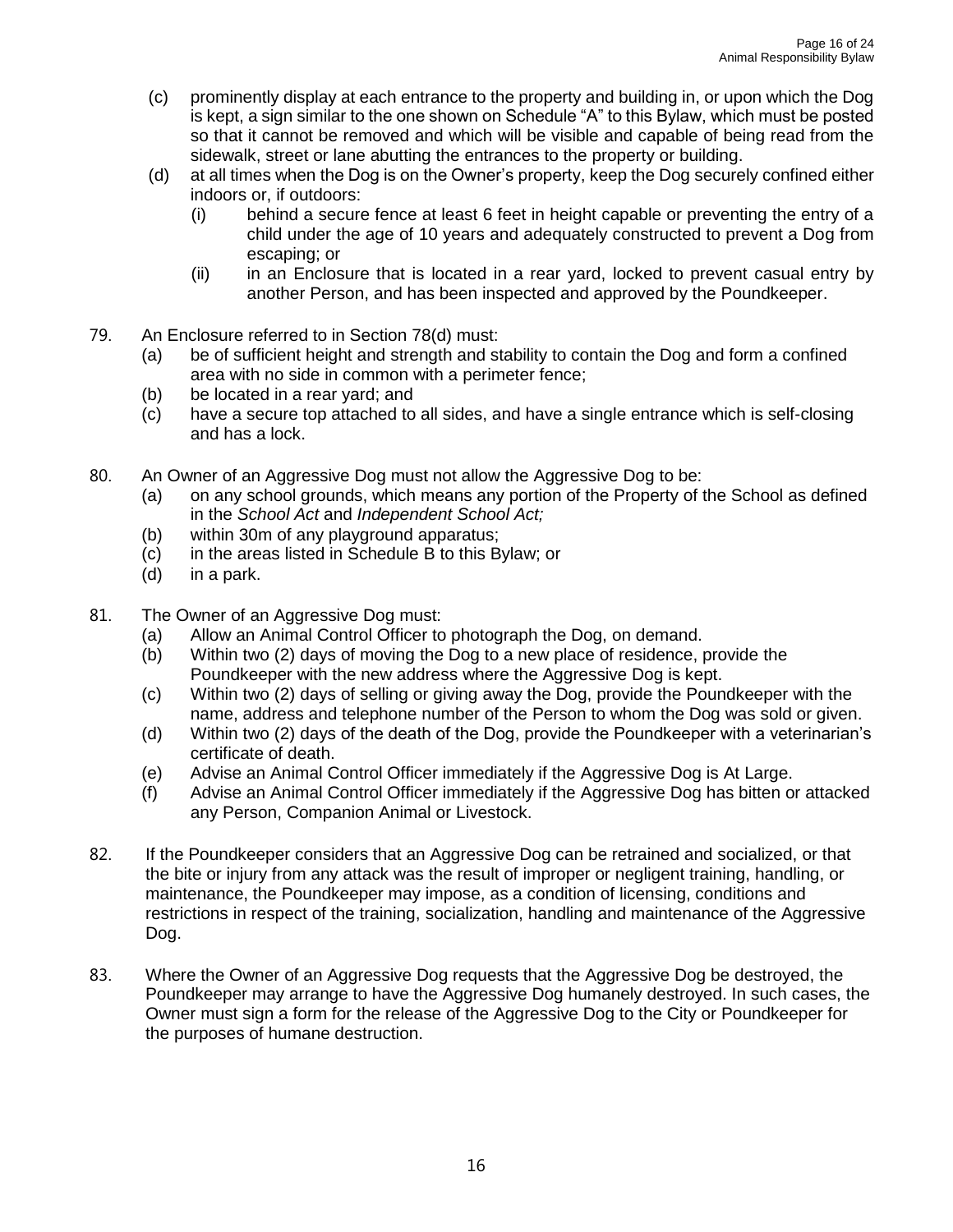#### **Application for Relief from Aggressive Dog Designation**

- 84. An Owner, following a period of at least 2 years from the date stated on the written notice under Section 74, may apply to the Manager, Bylaw Services for relief from the requirements of Section 29, and Sections 78 through 81 provided that:
	- (a) The City has received no further complaints regarding the Dog's aggressive behaviour during the two-year period; and
	- (b) The Owner provides satisfactory proof that the Owner and the Dog have successfully completed a course designed and delivered by a qualified dog behaviour professional to address the Dog's aggressive behaviour.
- 85. If a Dog displays aggressive behaviour again after relief has been granted pursuant to Section 84, the requirements of Section 29 and Sections 78 through 81 shall apply in perpetuity.

#### **PART 8 – ANIMAL NUISANCES**

### **Animal Waste**

- 86. Every Person must immediately remove and lawfully dispose of any excrement deposited by a Dog in their care and custody on any Public Place, Public Beach, or private property not owned or occupied by the Owner.
- 87. No Person who has removed Dog excrement may deposit same into a public litter receptacle except where the excrement is securely contained in an impermeable bag or other impermeable container so as not to ooze, leak or fall out in the public litter receptacles.

#### **Noisy Dogs**

- 88. The Owner of a Dog must not allow or permit a Dog to bark, howl, yelp, cry or make other noises:
	- (a) sporadically for a cumulative total of 15 or more minutes within any 60 minute period;
	- (b) in a manner that that unduly disturbs the peace, quiet, rest, comfort or tranquility of the surrounding neighbourhood or vicinity, or of Persons in the neighbourhood or vicinity; or
	- (c) otherwise in such a manner as to cause a Nuisance.

#### **Feeding Wildlife**

- 89. A Person must not intentionally feed or leave food out for the purposes of feeding:
	- (a) *Cervidae* (deer)
	- (b) *Procyon lotor* (racoons);
	- (c) *Sciurus* (squirrels);
	- (d) Feral Rabbits; or
	- (e) bears, coyotes, cougars, wolves, or other Animals designated as dangerous wildlife under the *Wildlife Act*, RSBC 1996, c. 488.

#### **PART 9 – SEIZING AND IMPOUNDING ANIMALS**

#### **Authority to Seize and Impound**

90. The Poundkeeper may immediately seize and impound: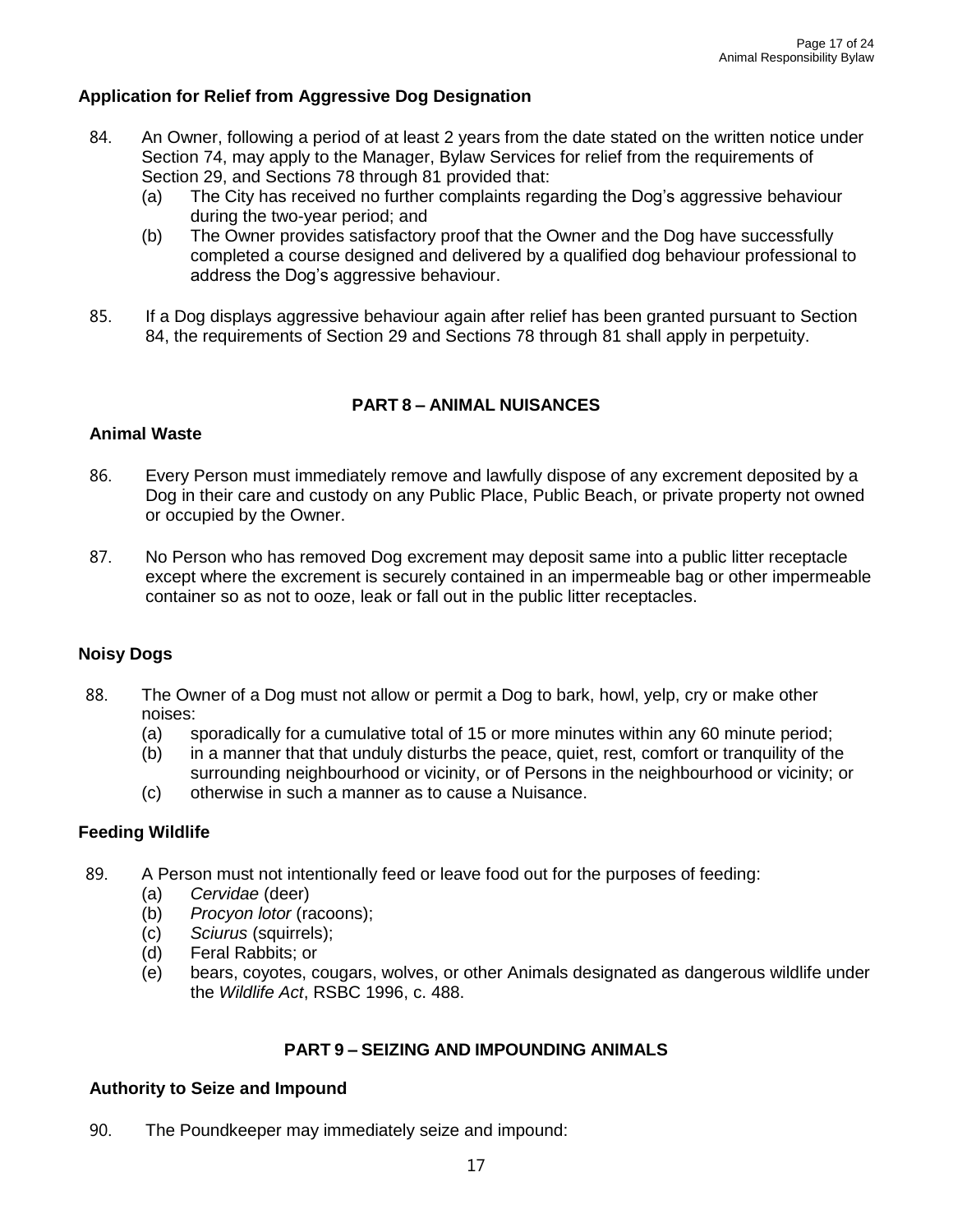- (a) a Dog that is At Large in contravention of this Bylaw;
- (b) any Unlicensed Dog;
- (c) any Animal that is straying or trespassing on private Property;
- (d) any Animal that is on unfenced land and not securely tethered or contained; and
- (e) any Animal that exhibits signs of pain, injury, illness, or suffering that Council or the Poundkeeper considers cannot be otherwise reasonably addressed.
- 91. The Poundkeeper may impound any Animal brought to the Pound by any other Person.
- 92. The Poundkeeper may, where they have reason to believe that an Unlicensed Dog has taken refuge on a premises:
	- (a) require the occupant of such premises to provide proof that the Dog is the subject of a current and valid licence and is wearing the associated licence tag, or to surrender the Dog to the Poundkeeper;
	- (b) enter and search any place, including a place that is occupied as a private dwelling, subject to the requirements of Section 16 of the *Community Charter*.
- 93. The Poundkeeper is authorized to employ such assistance as is deemed necessary or advisable to seize and impound any Animal pursuant to this Bylaw, and the expense shall be added to the fees chargeable by the Animal Control Officer as outlined in the Fees and Charges Bylaw.

#### **Care of Impounded Animal**

- 94. If the Poundkeeper considers that an impounded Animal requires one or more of:
	- (a) a vaccination;
	- (b) flea treatment;
	- (c) worm treatment;
	- (d) examination by a veterinarian; or
	- (e) urgent veterinary care to alleviate any pain or suffering as recommended by a veterinarian;

then the Poundkeeper may cause such care to be provided at the sole cost and expense of the Animal's Owner.

#### **Informing the Owner of Impoundment**

- 95. Where an Animal is impounded pursuant to this Bylaw, within 24 hours, or in cases where the Pound is closed, on the next business day, the Poundkeeper must make reasonable effort to:
	- (a) contact the Owner of an impounded Animal if known to the Poundkeeper or the Animal is wearing Identification, by calling the telephone number in the Identification;
	- (b) contact the Owner of an impounded Dog if the Dog is wearing a licence tag, by calling the telephone number in the licence information;
	- (c) ascertain the Owner of the Animal, other than a Dog wearing a licence tag, by posting a notice on the Pound's website and social media site, including a photograph, when possible, and/or description of the Animal and the contact information for the Poundkeeper.
- 96. Where the Poundkeeper is unable to reach the identified Owner of an impounded Animal by telephone, a notice of impoundment may be delivered by mail and shall be sent to the last known address of the Owner, in which case the notice shall be deemed to have been received by the Owner 72 hours after being deposited in any post box within the City.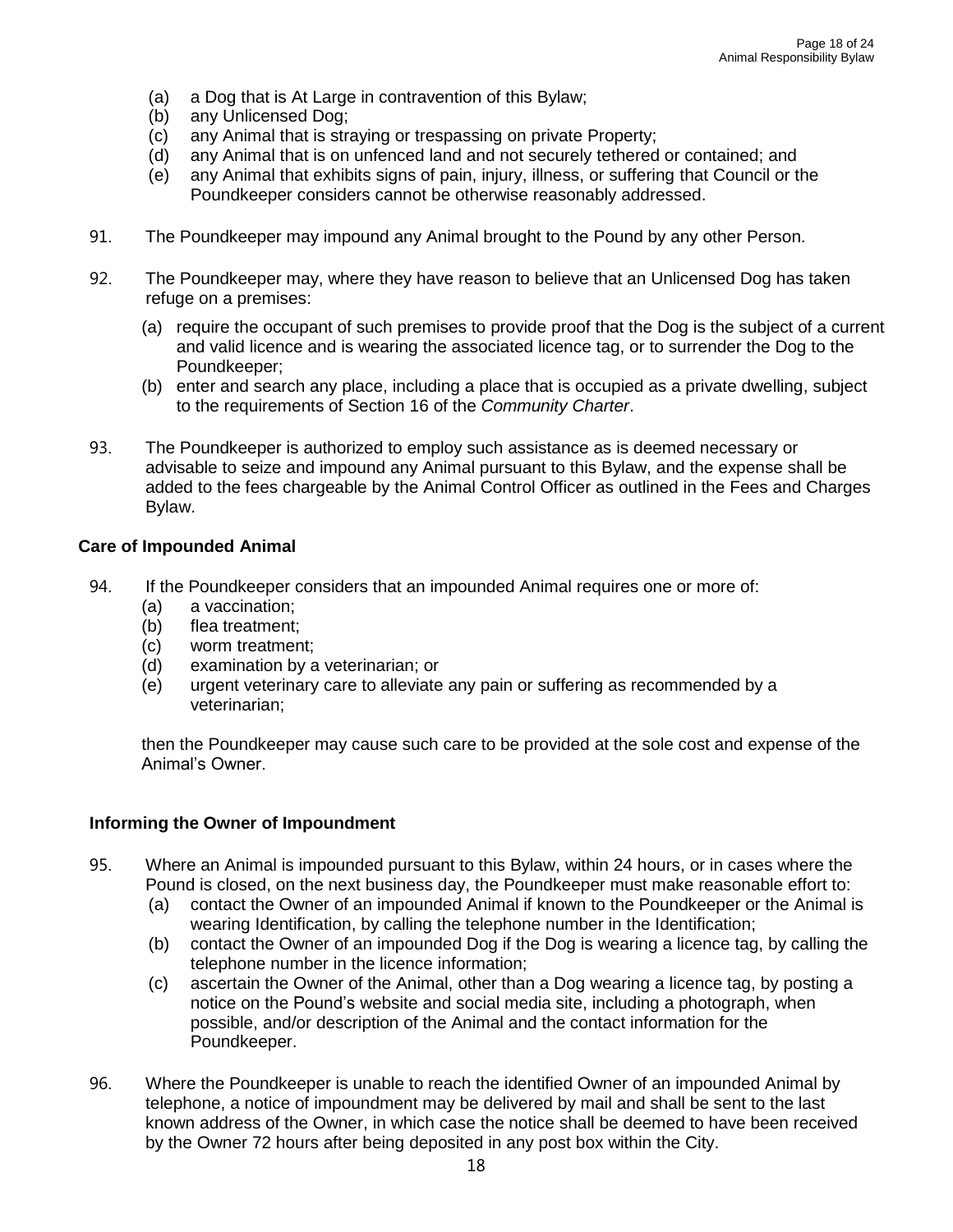- 97. Notices of impoundment shall include the following information:
	- (a) date and time of the impoundment;
	- (b) description of the Animal;
	- (c) how application may be made for release of the Animal;
	- (d) costs of seizure, expenses to the date of the notice and any continuing costs and expenses; and
	- (e) that the Animal will become the property of the City and may be put up for adoption or destroyed after the expiration of 96 hours from the date and time the notice of impoundment is given, or deemed to be given, to the Owner, unless redeemed.

#### **Redeeming an Animal from the Pound**

- 98. The Owner of an impounded Animal or the Owner's authorized agent may redeem the Animal from the Pound by:
	- (a) proving Ownership of the Animal to the satisfaction of the Poundkeeper and, in the case of an Owner's agent, satisfying the Poundkeeper of the agent's authority to act on the Owner's behalf;
	- (b) paying to the Poundkeeper:
		- (i) any applicable licence fees as outlined in the Fees and Charges Bylaw;
		- (ii) the applicable impoundment fees as outlined in the Fees and Charges Bylaw;
		- (iii) the applicable maintenance fees as outlined in the Fees and Charges Bylaw;
		- (iv) the City's actual incurred costs and expenses in respect of any and all damage done by the Animal to City Property in accordance with Section 50;
	- (v) any veterinary costs incurred in respect of the Animal during the impoundment period; and
	- (c) satisfying the Poundkeeper that the Owner is in compliance with Part 5 of this Bylaw.
- 99. The Poundkeeper may refuse to release the impounded Animal to the Owner or the Owner's agent in accordance with Section 112.
- 100. The Owner of an Impounded Animal is liable to pay the seizure and impoundment fee and boarding and maintenance fees, including costs of veterinary treatment and the cost of transport to the nearest available veterinary practitioner, whether or not the Owner redeems the Animal.

#### **No Liability for Injury to Animal**

101. No provision of this Bylaw shall be construed as making the Poundkeeper, the City, or their agents liable to any Person for injury to, sickness or death of an Animal, whether or not incurred while the Animal is in the custody of the Poundkeeper.

#### **Disposition of Unredeemed Animals**

- 102. An Animal becomes the property of the City if it is not redeemed within 72 hours after:
	- (a) it is impounded; or
	- (b) in the case of a licensed Dog, within 96 hours of the Owner being notified of the impoundment pursuant to Section 95 and 96 of this Bylaw.
- 103. If an Animal becomes the property of the City, the Poundkeeper may:
	- (a) put the Animal up for adoption;
	- (b) cause the Animal to be surrendered to the British Columbia Society for the Prevention of Cruelty to Animals or any other organization or Person for the purpose of adoption;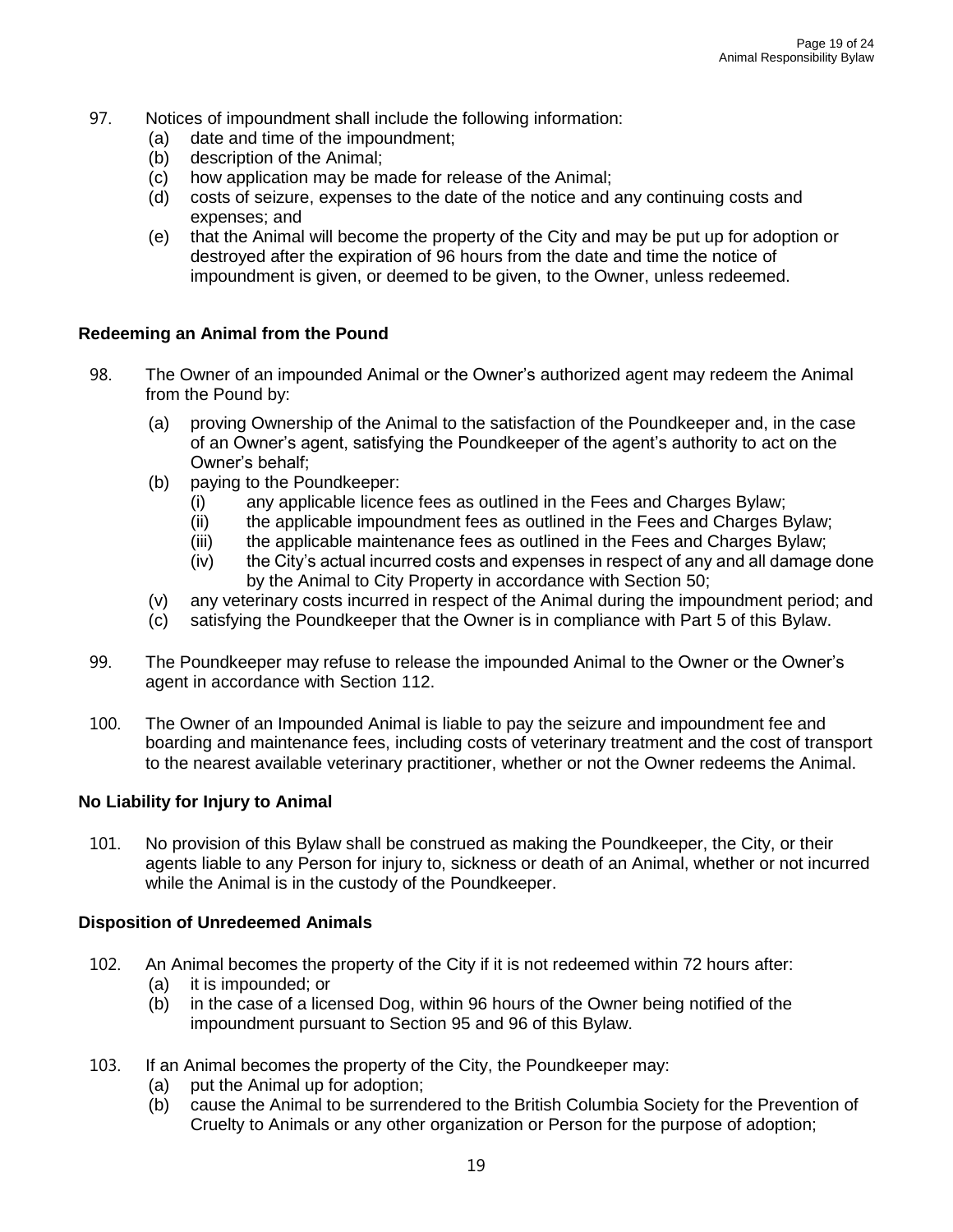- (c) deal with the Animal in accordance with the requirements of applicable federal or provincial legislation; or
- (d) cause the Animal to be humanely destroyed.
- 104. Where any Animal is adopted out pursuant to Section 103 above, all property and interest any previous Owner had in that Animal will pass to the purchaser, and all rights of property in the Animal that existed before the adoption shall be extinguished.
- 105. Where an impounded Animal is adopted out pursuant to this Bylaw, any monies received by the Poundkeeper for the Animal will be applied against the fees and costs of outstanding licences, veterinary care and adopting out the Animal.

#### **Euthanization of Impounded Animals**

106. Notwithstanding any other provisions of this Bylaw, if an impounded Animal is suffering from an injury, sickness or incurable disease or from any other cause, the Poundkeeper may euthanize, by lethal injection of a barbiturate approved by the College of Veterinarians of British Columbia, any Animal deemed to be seriously ill or injured, for humane reasons and in prior consultation with a veterinarian, if all reasonable efforts to contact the Owner of the Animal have failed.

#### **Adoption of Animals**

- 107. Every Person wishing to adopt an Animal from the Pound must:
	- (a) make an application to the Poundkeeper on the form prescribed by the Poundkeeper and pay the fees set out in the Fees and Charges Bylaw; and
	- (b) if the Animal is a Dog, licence the Dog pursuant to this Bylaw, where applicable.

#### **PART 10 – PENALTIES AND ENFORCEMENT**

#### **Enforcement**

108. This Bylaw may be enforced by a Poundkeeper, and any other Person or class of Persons designated by Council to enforce City bylaws.

#### **Provision of Information**

- 109. If a Person occupies premises where a Dog is kept or found, the Person must provide the following information when requested by the Poundkeeper:
	- (a) the Person's name, address and telephone number;
	- (b) if the Person is not the Dog's Owner, the Owner's name, address and telephone number;
	- (c) the number of Dogs kept on the premises;
	- (d) the breed, sex, age, name and general description of each Dog kept on the premises;
	- (e) whether each Dog kept on the premises is licensed, and if so, the licence number(s).
- 110. If a Person has care or custody of a Dog, the Person must provide the following information when requested by an Animal Control Officer:
	- (a) the Person's name, address and telephone number;
	- (b) if the Person is not the Dog's Owner, the Owner's name, address and telephone number;
	- (c) the breed, sex, age, name and general description of each Dog owned by or in the custody of the Person;
	- (d) whether each Dog owned or in the custody of the Person is licensed, and if so, the licence number(s).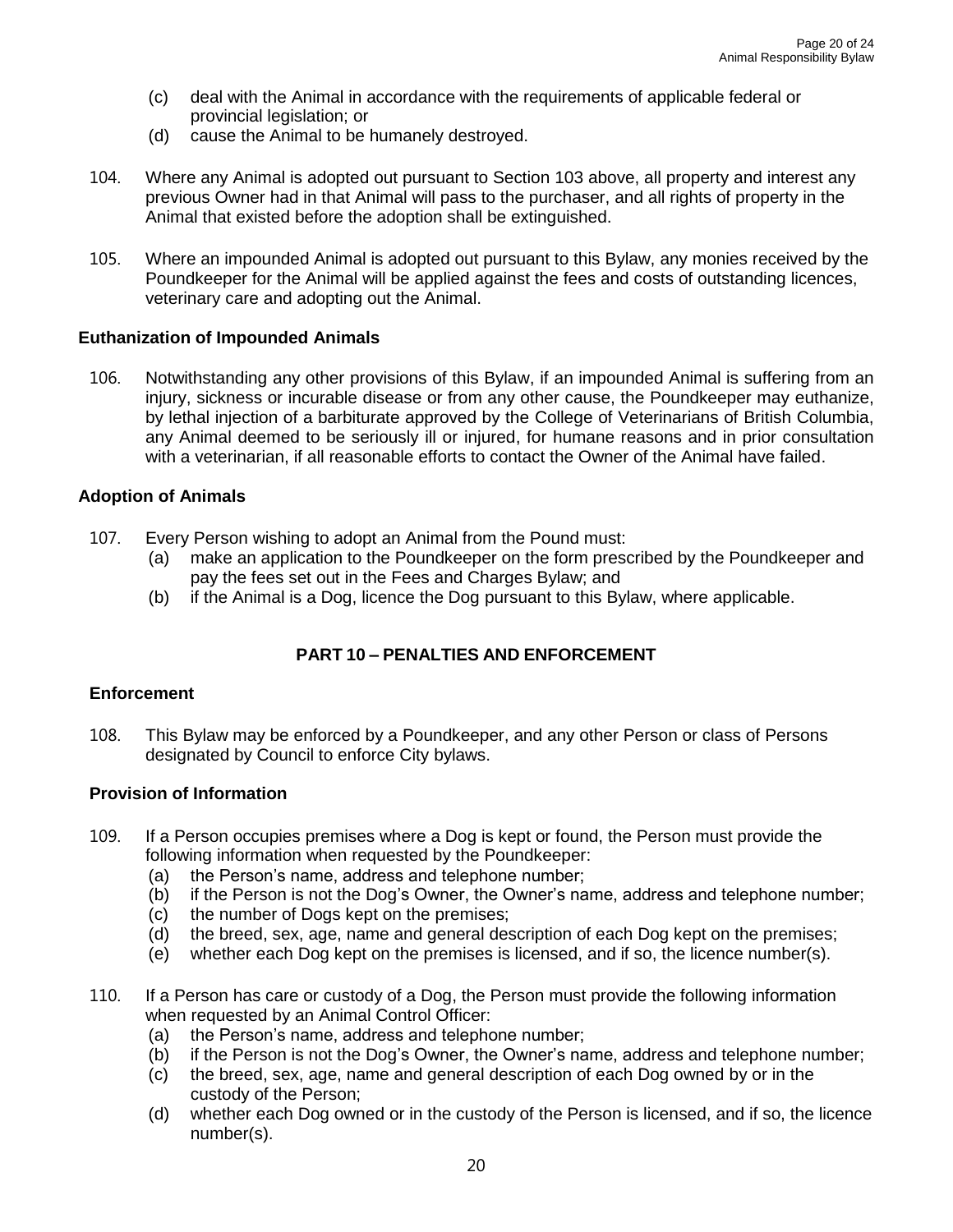#### **Entering Property for Inspection**

111. In accordance with Section 16 of the *Community Charter*, an Animal Control Officer at reasonable times may enter onto and into real Property to inspect and determine whether the requirements and prohibitions of this Bylaw are being complied with.

#### **Right of Refusal to Release from Impoundment**

- 112. The Poundkeeper may refuse to release an Animal to any Person, including its Owner, where:
	- (a) the Animal has been seized by the Poundkeeper under Section 49 of the *Community Charter* less than 21 days prior, or is the subject of an application under Section 49 of the *Community Charter*;
	- (b) authorized or required under applicable federal or provincial legislation;
	- (c) the Poundkeeper has determined under Section 106 of this Bylaw that the Animal is subject to suffering that cannot be reasonably addressed other than by the Animal's humane destruction; or
	- (d) if any fees under this Bylaw remain owing.

#### **Offences**

- 113. No Person shall hinder, delay, or obstruct in any manner, directly or indirectly, the Poundkeeper from carrying out their duties and powers under this Bylaw, including, without limitation by:
	- (a) providing false information;
	- (b) unlocking or unlatching or otherwise opening a vehicle or Enclosure in which an impounded Animal has been placed;
	- (c) removing or attempting to remove any Animal from the possession of the Poundkeeper; or
	- (d) removing, or attempting to remove, an Animal from the Pound except in accordance with this Bylaw.
- 114. Any Person who causes, permits or allows anything to be done in contravention or violation of this Bylaw, or who neglects or fails to do anything required to be done pursuant to this Bylaw, commits an offence against this Bylaw and is liable upon summary conviction to pay a fine of not more than \$50,000, plus the costs of prosecution, and any other penalty or remedy available under the *Community Charter* and *Offence Act.*
- 115. Where an offence under this Bylaw is of a continuing nature, each day that an offence continues, or is permitted to exist, constitutes a separate offence.
- 116. Section 114 shall not prevent the City, or an authorized Person on behalf of the City, issuing and enforcing a bylaw notice under the City's Bylaw Notice Enforcement Bylaw.

#### **PART 11 – GENERAL PROVISIONS**

#### **Severability**

117. If any part, section, sub-section, sentence, clause or sub-clause of this Bylaw is for any reason held to be invalid by the decision of any Court of competent jurisdiction, the invalid section shall be severed and the severance shall not affect the validity of the remaining portions of this Bylaw.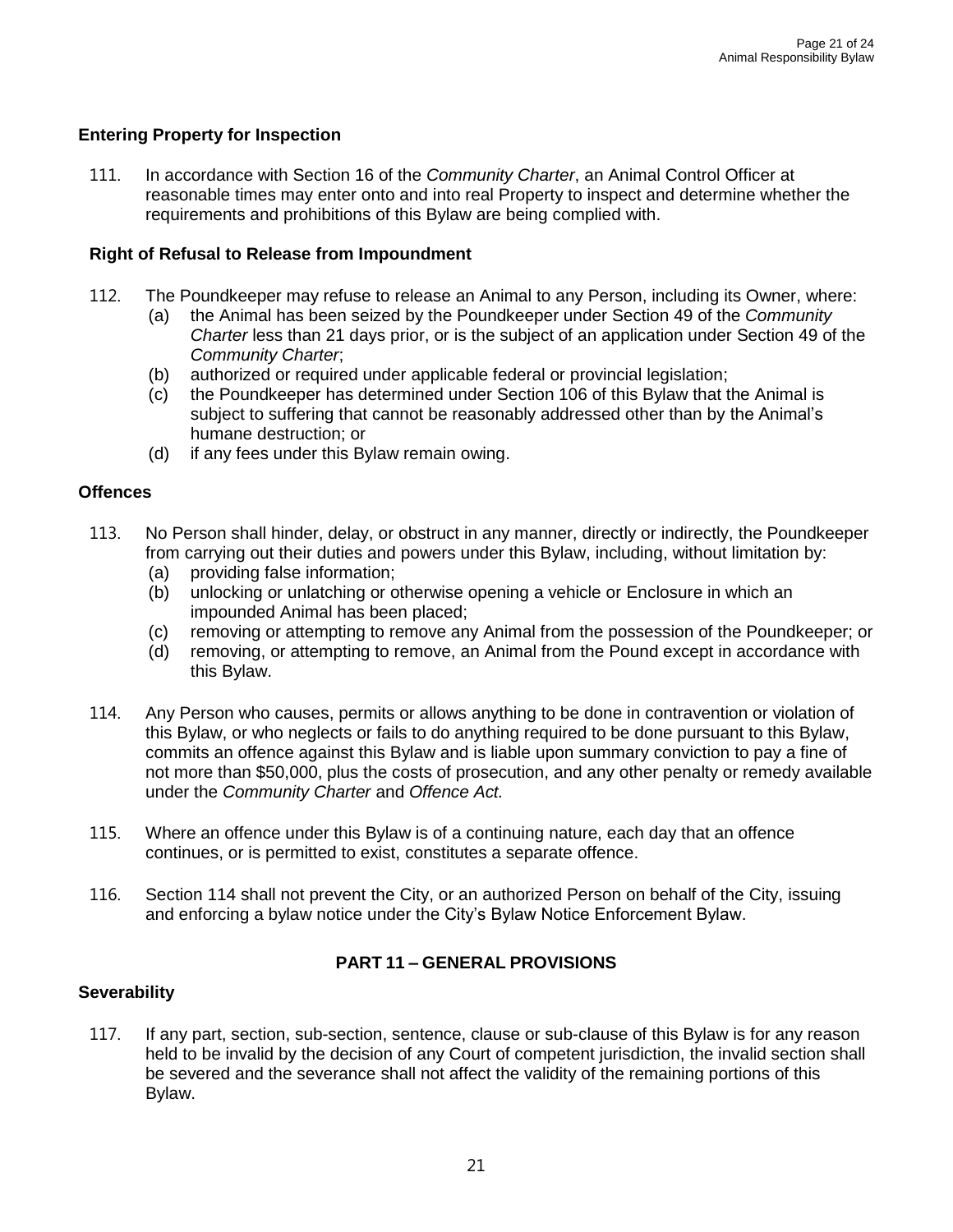#### **Repeal**

118. "Licencing and Control of Animals Bylaw 1995 No. 4923" and all amendments thereto, are hereby repealed.

"Animal Performance Bylaw 1992 No. 4504" and all amendments thereto, are hereby repealed. "Faeces Removal Bylaw 1980 No. 2190" and all amendments thereto, are hereby repealed.

PASSED FIRST READING \_\_\_\_\_\_\_\_\_\_\_\_\_\_ PASSED SECOND READING \_\_\_\_\_\_\_\_\_\_\_\_\_\_\_ PASSED THIRD READING \_\_\_\_\_ Approved by the Minister of Forests, Lands and Natural Resource Operations ADOPTED \_\_\_\_\_\_\_\_\_\_\_\_\_\_\_

**MAYOR** 

CORPORATE OFFICER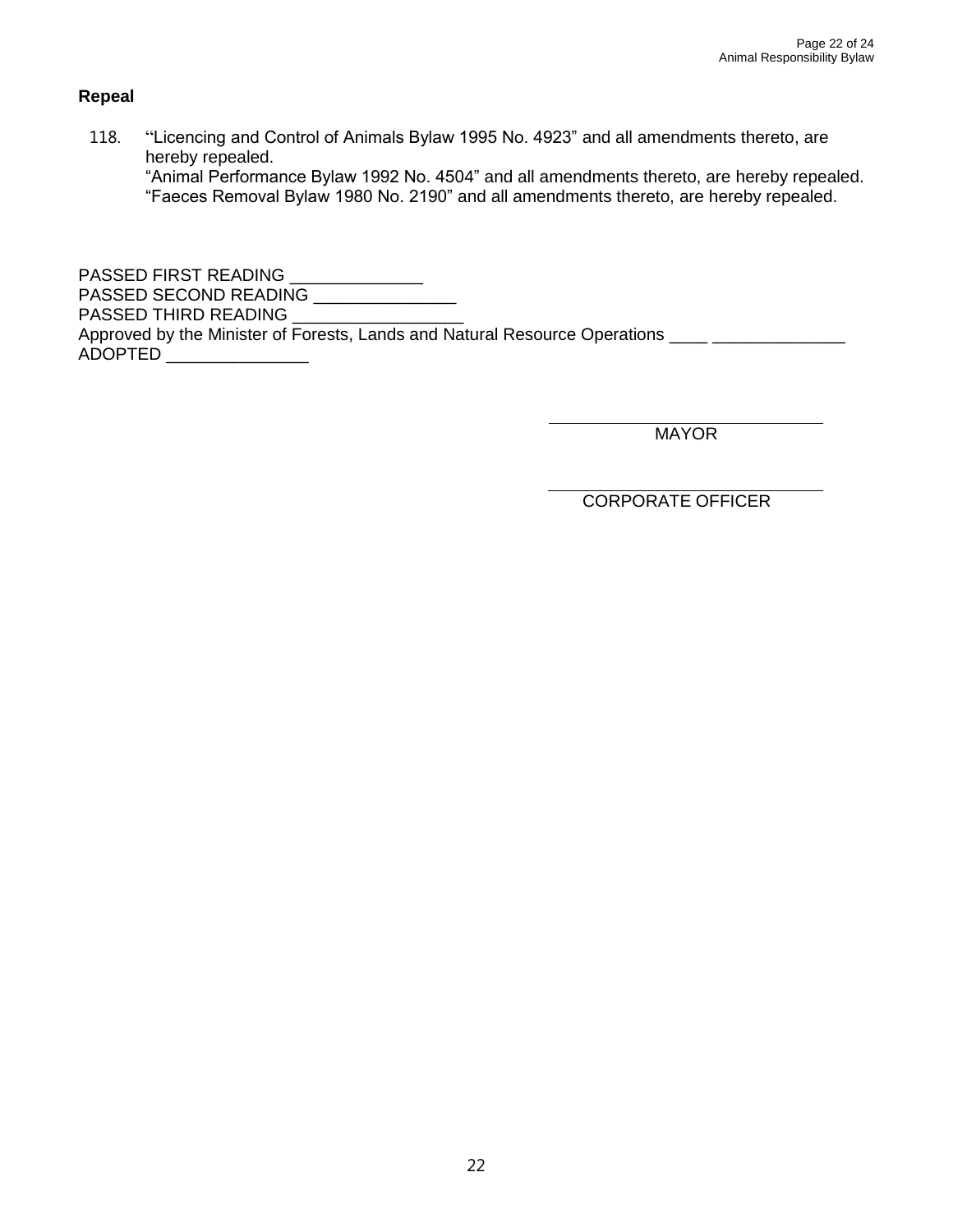**SCHEDULE "A" to Animal Responsibility Bylaw No. 7316**

Actual Size of Sign: 30.5 cm x 23.5 cm [12 inches x 9.25 inches] **Red lettering. Black graphic of Dog's head.**

# WARNING **AGGRESSIVE DOG ON PREMISES**